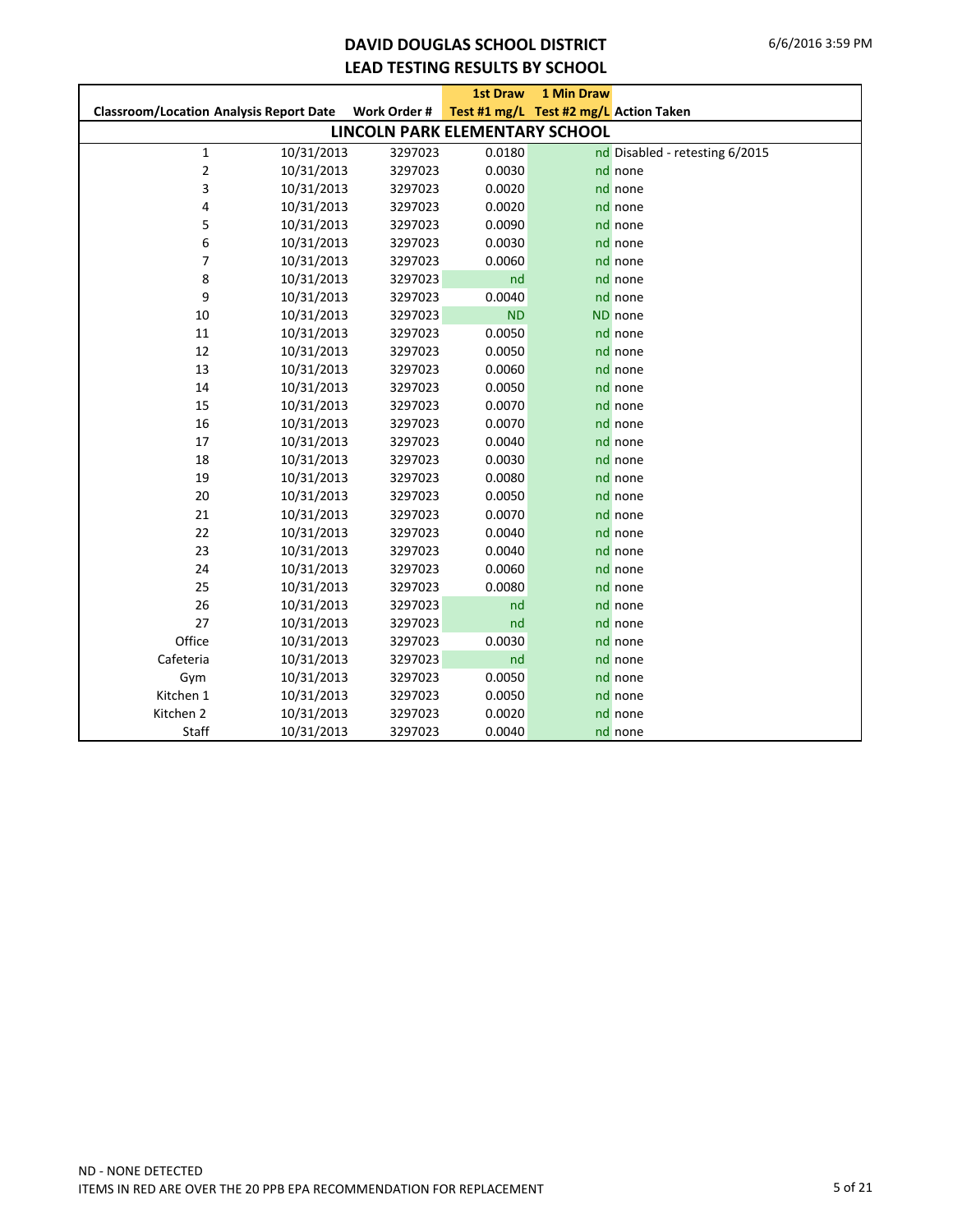| nalytical<br><b>LABORATORIES, INC.</b><br>13035 SW Pacific Hwy<br><b>Tigard, OR 97223</b><br>Tel.: (503) 639-9311  Fax: (503) 684-1588 | lexin                                   | <b>Professional</b><br>Laboratory<br><b>Services</b> |                            |                                                |                            |                                              |                                                                  | Sampled By: Faye Bayer<br>Work Order: 3297023 | <b>ANALYSIS REPORT</b><br>Reported: 10/31/2013<br>Received: 10/24/2013 | ORELAP Accredited Lab#: OR-100013                |
|----------------------------------------------------------------------------------------------------------------------------------------|-----------------------------------------|------------------------------------------------------|----------------------------|------------------------------------------------|----------------------------|----------------------------------------------|------------------------------------------------------------------|-----------------------------------------------|------------------------------------------------------------------------|--------------------------------------------------|
| $\mathbf C$<br>Ł<br>Attn: David Callaway<br>åţ<br>2900 SE 122nd<br>E<br>Portland OR, 97236<br>N<br>Phone: (503) 252-2900               | <b>David Douglas School District</b>    |                                                      |                            |                                                |                            | Project: -<br>Project #: N/A<br>PWSID $#: -$ | Sampling Location: Lincoln Park<br>Sample Matrix: Drinking Water |                                               |                                                                        |                                                  |
| <b>Lab Number</b><br>3297023-01<br>Metals (Total)<br>$t$ <i>Lead</i>                                                                   | <b>Sample Name</b><br>LP1A              | Code<br>1030                                         | <b>Method</b><br>EPA 200.9 | Sampled: 10/23/13 6:47<br><b>Units</b><br>mg/L | <b>Result</b><br>0.018     | <b>MRL</b><br>0.002                          | <b>Sample Composition:</b><br>0.015                              | <b>Secondary</b><br>EPA MCL Standard*         |                                                                        | <b>Analysis Date/Time</b><br>10/30/13 14:57 MCLE |
|                                                                                                                                        |                                         |                                                      |                            |                                                |                            |                                              |                                                                  |                                               |                                                                        |                                                  |
| <b>Lab Number</b><br>3297023-02                                                                                                        | <b>Sample Name</b><br>LP1B              |                                                      |                            | Sampled: 10/23/13 6:49                         |                            |                                              | <b>Sample Composition:</b>                                       |                                               |                                                                        |                                                  |
| Metals (Total)                                                                                                                         |                                         | Code                                                 |                            |                                                |                            |                                              |                                                                  | <b>Secondary</b>                              |                                                                        |                                                  |
| $t$ Lead                                                                                                                               |                                         | 1030                                                 | <b>Method</b><br>EPA 200.9 | <b>Units</b><br>mg/L                           | <b>Result</b><br><b>ND</b> | <b>MRL</b><br>0.002                          | 0.015                                                            | EPA MCL Standard*                             | 10/28/13 14:49                                                         | <b>Analysis Date/Time</b>                        |
| Lab Number<br>3297023-03                                                                                                               | <b>Sample Name</b><br>LP <sub>2</sub> A |                                                      |                            | Sampled: 10/23/13 6:51                         |                            |                                              | <b>Sample Composition:</b>                                       |                                               |                                                                        |                                                  |
|                                                                                                                                        |                                         | Code                                                 | <b>Method</b>              | <b>Units</b>                                   | <b>Result</b>              | <b>MRL</b>                                   | <b>EPA MCL</b>                                                   | <b>Secondary</b><br>Standard*                 |                                                                        | <b>Analysis Date/Time</b>                        |
| $t$ Lead                                                                                                                               |                                         | 1030                                                 | EPA 200.9                  | mg/L                                           | 0.003                      | 0.002                                        | 0.015                                                            |                                               | 10/28/13 14:49                                                         |                                                  |
|                                                                                                                                        | <b>Sample Name</b><br>LP <sub>2</sub> B |                                                      |                            | Sampled: 10/23/13 6:53                         |                            |                                              | <b>Sample Composition:</b>                                       |                                               |                                                                        |                                                  |
| Metals (Total)<br><b>Lab Number</b><br>3297023-04<br>Metals (Total)                                                                    |                                         | Code                                                 | <b>Method</b>              | <b>Units</b>                                   | <b>Result</b>              | <b>MRL</b>                                   | <b>EPA MCL</b>                                                   | <b>Secondary</b><br>Standard*                 |                                                                        | <b>Analysis Date/ Time</b>                       |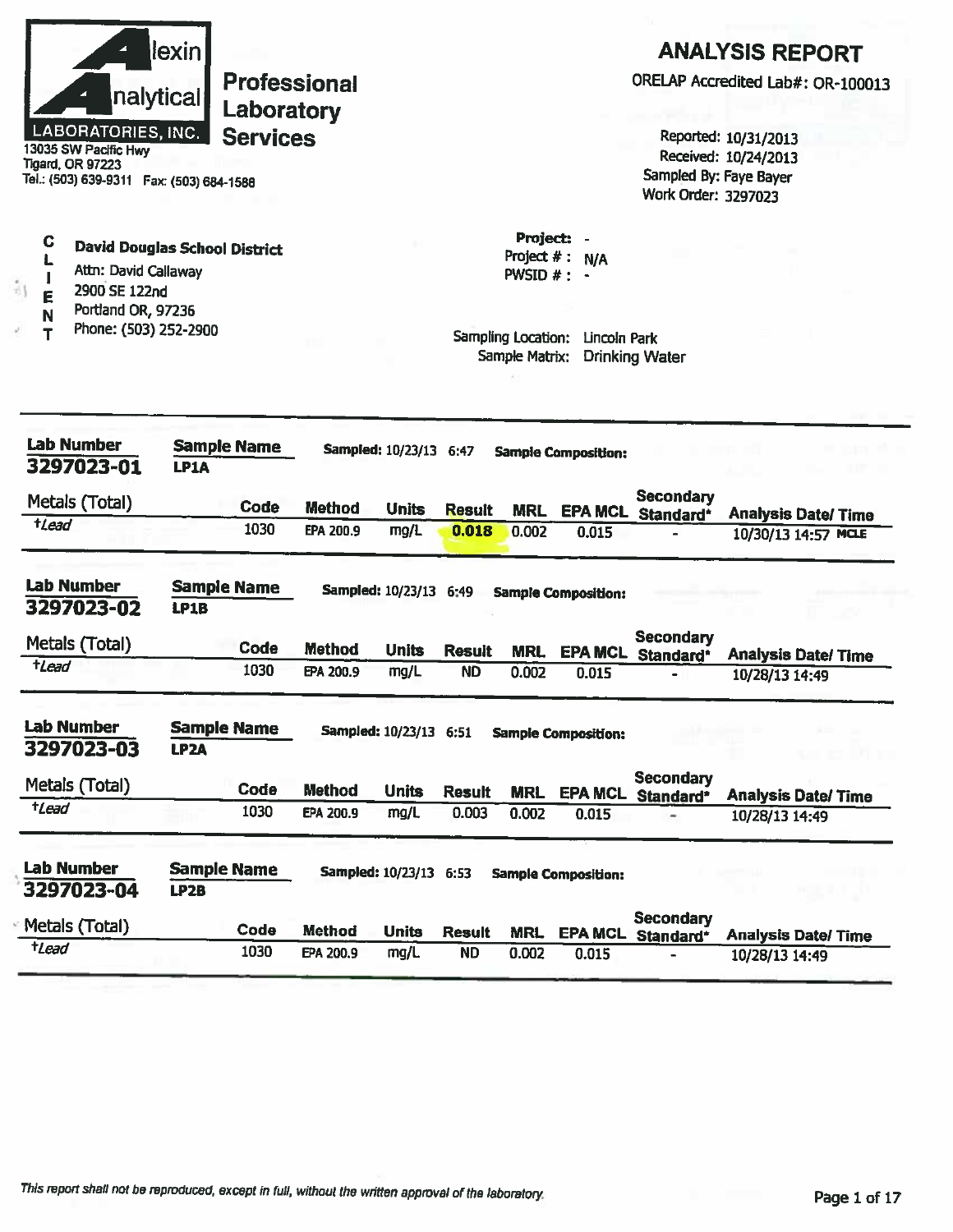

13035 SW Pacific Hwy **Tigard, OR 97223** Tel.: (503) 639-9311 Fax: (503) 684-1588

#### $\mathbf C$ **David Douglas School District**  $\mathbf{L}$

- Attn: David Callaway  $\pmb{\mathsf{l}}$
- 2900 SE 122nd E
- Portland OR, 97236 N
- Phone: (503) 252-2900 T

## **ANALYSIS REPORT**

ORELAP Accredited Lab#: OR-100013

Reported: 10/31/2013 Received: 10/24/2013 Sampled By: Faye Bayer Work Order: 3297023

Project: -Project  $# : N/A$ PWSID  $#$  : -

| <b>Lab Number</b><br><b>Sample Name</b><br>3297023-05<br>LP3A |             |                    | <b>Sampled: 10/23/13 6:38</b> | <b>Sample Composition:</b> |               |            |                            |                               |                           |  |
|---------------------------------------------------------------|-------------|--------------------|-------------------------------|----------------------------|---------------|------------|----------------------------|-------------------------------|---------------------------|--|
| Metals (Total)                                                |             | Code               | <b>Method</b>                 | <b>Units</b>               | <b>Result</b> | <b>MRL</b> | <b>EPA MCL</b>             | <b>Secondary</b><br>Standard* | <b>Analysis Date/Time</b> |  |
| <i>t</i> Lead                                                 |             | 1030               | EPA 200.9                     | mg/L                       | 0.002         | 0.002      | 0.015                      |                               | 10/28/13 14:49            |  |
| <b>Lab Number</b><br>3297023-06                               | LP3B        | <b>Sample Name</b> |                               | <b>Sampled: 10/23/13</b>   | 6:40          |            | <b>Sample Composition:</b> |                               |                           |  |
| Metals (Total)                                                |             | Code               | <b>Method</b>                 | <b>Units</b>               | <b>Result</b> | <b>MRL</b> | <b>EPA MCL</b>             | Secondary<br>Standard*        | <b>Analysis Date/Time</b> |  |
| <i><b>tLead</b></i>                                           |             | 1030               | EPA 200.9                     | mg/L                       | <b>ND</b>     | 0.002      | 0.015                      |                               | 10/28/13 14:49            |  |
| <b>Lab Number</b><br>3297023-07                               | <b>LP4A</b> | <b>Sample Name</b> |                               | Sampled: 10/23/13 6:43     |               |            | <b>Sample Composition:</b> |                               |                           |  |
| Metals (Total)                                                |             | Code               | <b>Method</b>                 | <b>Units</b>               | <b>Result</b> | <b>MRL</b> | <b>EPA MCL</b>             | <b>Secondary</b><br>Standard* | <b>Analysis Date/Time</b> |  |
| <i><b>tLead</b></i>                                           |             | 1030               | EPA 200.9                     | mg/L                       | 0.002         | 0.002      | 0.015                      |                               | 10/28/13 14:49            |  |
| <b>Lab Number</b><br>3297023-08                               | LP4B        | Sample Name        |                               | <b>Sampled: 10/23/13</b>   | 6:45          |            | <b>Sample Composition:</b> |                               |                           |  |
| Metals (Total)                                                |             | Code               | <b>Method</b>                 | <b>Units</b>               | <b>Result</b> | <b>MRL</b> | <b>EPA MCL</b>             | Secondary<br>Standard*        | <b>Analysis Date/Time</b> |  |
| tLead                                                         |             | 1030               | EPA 200.9                     | mg/L                       | <b>ND</b>     | 0.002      | 0.015                      |                               | 10/30/13 14:57            |  |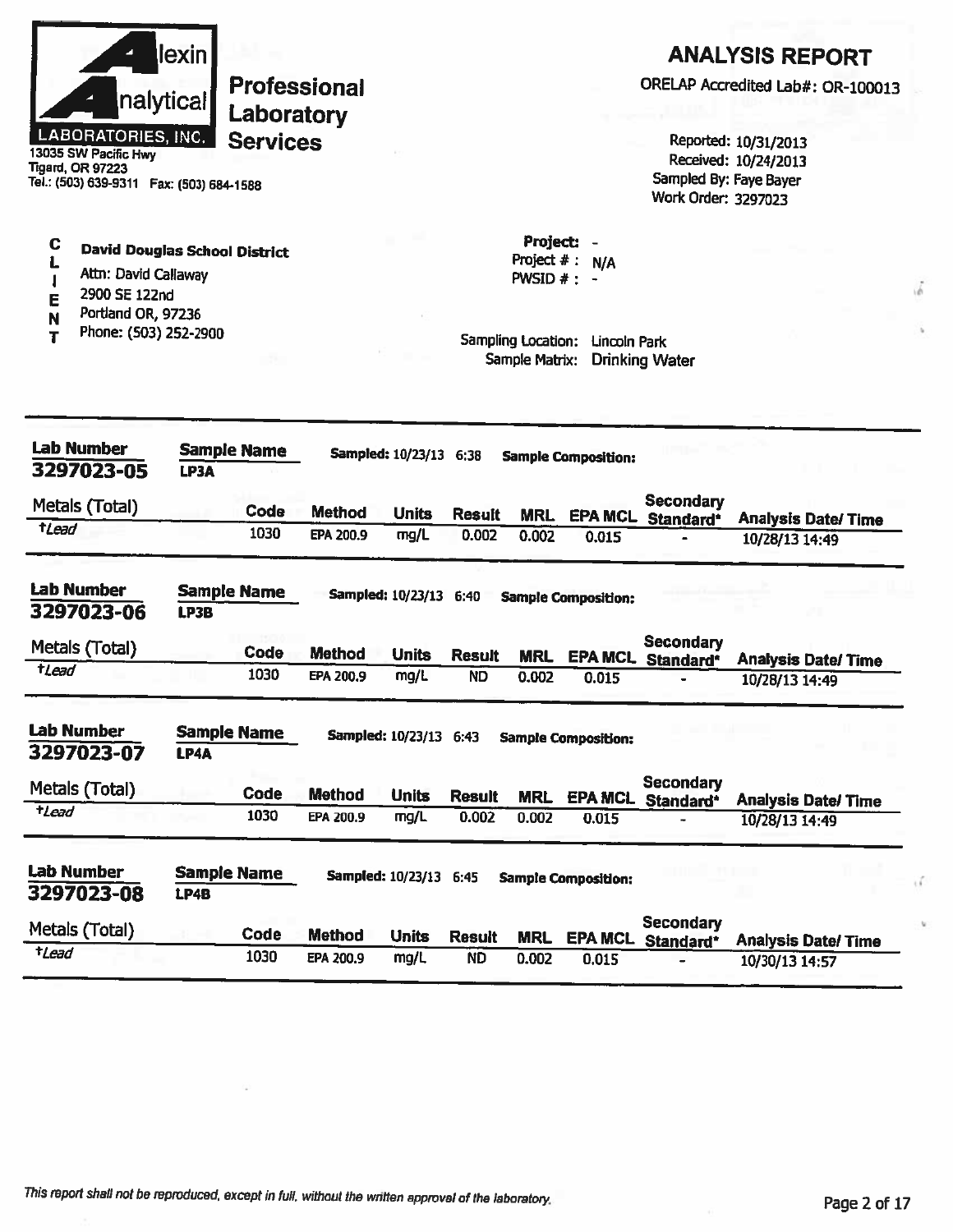

C

L

 $\mathbf{I}$ 

E

 $\mathbf N$ 

Ť

**Professional** Laboratory **Services** 

13035 SW Pacific Hwy<br>Tigard, OR 97223 Tel.: (503) 639-9311 Fax: (503) 684-1588

Attn: David Callaway

Portland OR, 97236

Phone: (503) 252-2900

2900 SE 122nd

**David Douglas School District** 

## **ANALYSIS REPORT**

ORELAP Accredited Lab#: OR-100013

Reported: 10/31/2013 Received: 10/24/2013 Sampled By: Faye Bayer Work Order: 3297023

Project: -Project  $# : N/A$ PWSID  $#: -$ 

| <b>Lab Number</b><br>3297023-09 | LP5A                              | <b>Sample Name</b> |               | <b>Sampled: 10/23/13</b> | 6:20          |            | <b>Sample Composition:</b> |                               |                           |
|---------------------------------|-----------------------------------|--------------------|---------------|--------------------------|---------------|------------|----------------------------|-------------------------------|---------------------------|
| Metals (Total)                  |                                   | Code               | <b>Method</b> | <b>Units</b>             | <b>Result</b> | <b>MRL</b> | <b>EPA MCL</b>             | <b>Secondary</b><br>Standard* | <b>Analysis Date/Time</b> |
| +Lead                           |                                   | 1030               | EPA 200.9     | mg/L                     | 0.009         | 0.002      | 0.015                      |                               | 10/30/13 14:57            |
| Lab Number<br>3297023-10        | <b>Sample Name</b><br><b>LP5B</b> |                    |               | Sampled: 10/23/13 6:22   |               |            | <b>Sample Composition:</b> |                               |                           |
| Metals (Total)                  |                                   | Code               | <b>Method</b> | <b>Units</b>             | <b>Result</b> | <b>MRL</b> | <b>EPA MCL</b>             | <b>Secondary</b><br>Standard* | <b>Analysis Date/Time</b> |
| $t$ <i>Lead</i>                 |                                   | 1030               | EPA 200.9     | mg/L                     | <b>ND</b>     | 0.002      | 0.015                      |                               | 10/30/13 14:57            |
| <b>Lab Number</b><br>3297023-11 | <b>Sample Name</b><br>LP6A        |                    |               | Sampled: 10/23/13 6:30   |               |            | <b>Sample Composition:</b> |                               |                           |
| Metals (Total)                  |                                   | Code               | <b>Method</b> | <b>Units</b>             | <b>Result</b> | <b>MRL</b> | <b>EPA MCL</b>             | <b>Secondary</b><br>Standard* | <b>Analysis Date/Time</b> |
| <i>t</i> Lead                   |                                   | 1030               | EPA 200.9     | mg/L                     | 0.003         | 0.002      | 0.015                      |                               | 10/30/13 14:57            |
| <b>Lab Number</b><br>3297023-12 | <b>Sample Name</b><br><b>LP6B</b> |                    |               | <b>Sampled: 10/23/13</b> | 6:33          |            | <b>Sample Composition:</b> |                               |                           |
| Metals (Total)                  |                                   | <b>Code</b>        | <b>Method</b> | <b>Units</b>             | <b>Result</b> | <b>MRL</b> | <b>EPA MCL</b>             | Secondary<br>Standard*        | <b>Analysis Date/Time</b> |
| <i>tLead</i>                    |                                   | 1030               | EPA 200.9     | mg/L                     | <b>ND</b>     | 0.002      | 0.015                      |                               | 10/30/13 14:57            |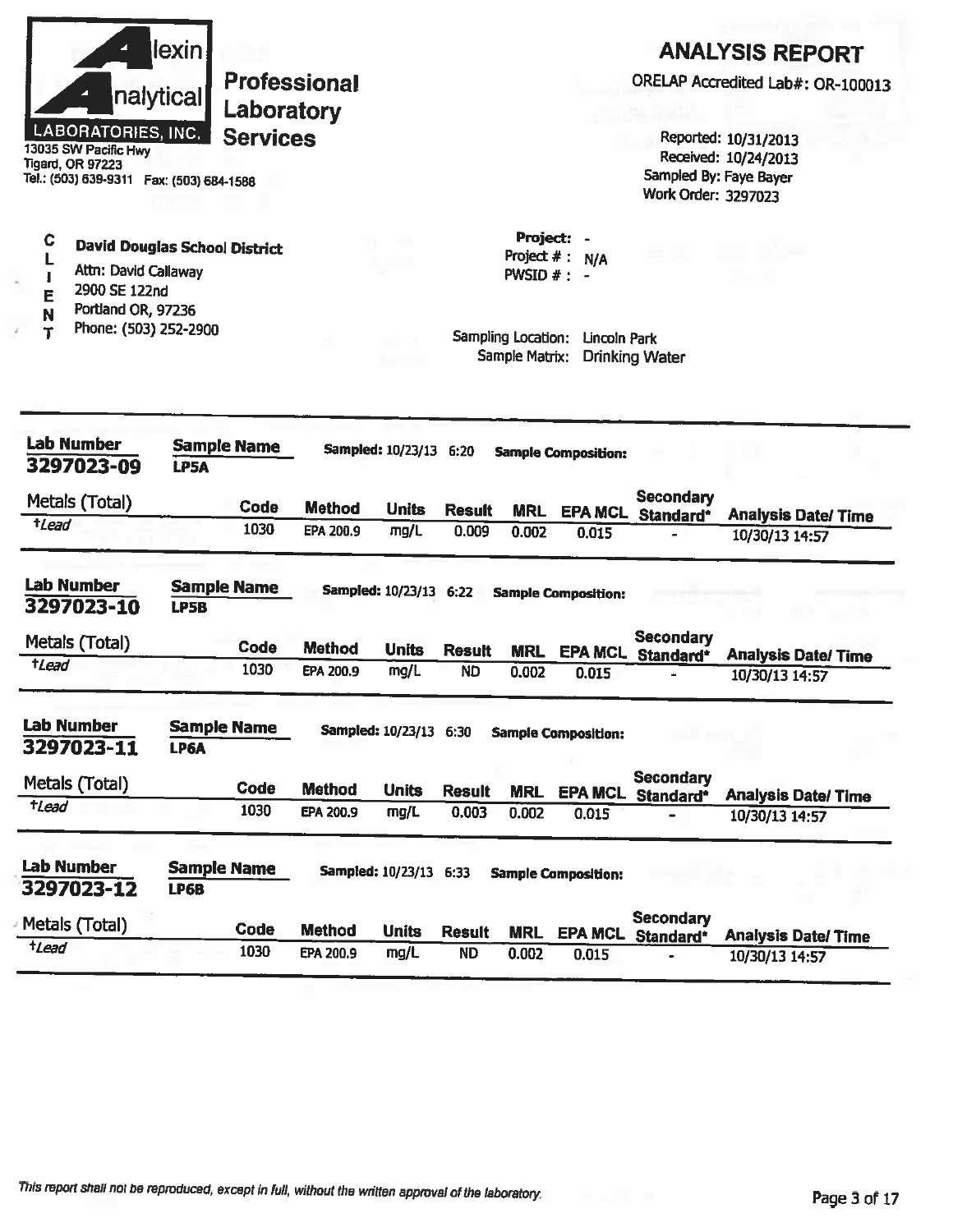

13035 SW Pacific Hwy **Tigard, OR 97223** Tel.: (503) 639-9311 Fax: (503) 684-1588

#### C **David Douglas School District**  $\mathsf{L}% _{0}\!\left( \mathcal{L}_{0}\right) ^{T}=\mathsf{L}_{0}\!\left( \mathcal{L}_{0}\right) ^{T}\!\left( \mathcal{L}_{0}\right) ^{T}$

- Attn: David Callaway  $\mathbf{I}$
- 2900 SE 122nd E
- Portland OR, 97236 N
- Phone: (503) 252-2900 T

## **ANALYSIS REPORT**

ORELAP Accredited Lab#: OR-100013

Reported: 10/31/2013 Received: 10/24/2013 Sampled By: Faye Bayer Work Order: 3297023

Project: -Project  $# : N/A$ PWSID  $#: -$ 

| <b>Lab Number</b><br>3297023-13 | <b>Sample Name</b><br>LP7A        |      |               | Sampled: 10/23/13 6:12   |               |            | <b>Sample Composition:</b> |                               |                           |
|---------------------------------|-----------------------------------|------|---------------|--------------------------|---------------|------------|----------------------------|-------------------------------|---------------------------|
| Metals (Total)                  |                                   | Code | <b>Method</b> | <b>Units</b>             | <b>Result</b> | <b>MRL</b> | <b>EPA MCL</b>             | <b>Secondary</b><br>Standard* | <b>Analysis Date/Time</b> |
| $t$ <i>Lead</i>                 |                                   | 1030 | EPA 200.9     | mg/L                     | 0.006         | 0.002      | 0.015                      |                               | 10/30/13 14:57            |
| <b>Lab Number</b><br>3297023-14 | <b>Sample Name</b><br>LP7B        |      |               | <b>Sampled: 10/23/13</b> | 6:15          |            | <b>Sample Composition:</b> |                               |                           |
| Metals (Total)                  |                                   | Code | <b>Method</b> | <b>Units</b>             | <b>Result</b> | <b>MRL</b> | <b>EPA MCL</b>             | <b>Secondary</b><br>Standard* | <b>Analysis Date/Time</b> |
| <b>tLead</b>                    |                                   | 1030 | EPA 200.9     | mg/L                     | <b>ND</b>     | 0.002      | 0.015                      |                               | 10/30/13 14:57            |
| <b>Lab Number</b><br>3297023-15 | <b>Sample Name</b><br>LP8A        |      |               | Sampled: 10/23/13 6:17   |               |            | <b>Sample Composition:</b> |                               |                           |
| Metals (Total)                  |                                   | Code | <b>Method</b> | <b>Units</b>             | <b>Result</b> | <b>MRL</b> | <b>EPA MCL</b>             | Secondary<br>Standard*        | <b>Analysis Date/Time</b> |
| <i><b>tLead</b></i>             |                                   | 1030 | EPA 200.9     | mg/L                     | <b>ND</b>     | 0.002      | 0.015                      |                               | 10/30/13 14:57            |
| <b>Lab Number</b><br>3297023-16 | <b>Sample Name</b><br><b>LP8B</b> |      |               | <b>Sampled: 10/23/13</b> | 6.18          |            | <b>Sample Composition:</b> |                               |                           |
| Metals (Total)                  |                                   | Code | <b>Method</b> | <b>Units</b>             | <b>Result</b> | <b>MRL</b> | <b>EPA MCL</b>             | Secondary<br>Standard*        | <b>Analysis Date/Time</b> |
| tLead                           |                                   | 1030 | EPA 200.9     | mg/L                     | <b>ND</b>     | 0.002      | 0.015                      |                               | 10/30/13 14:57            |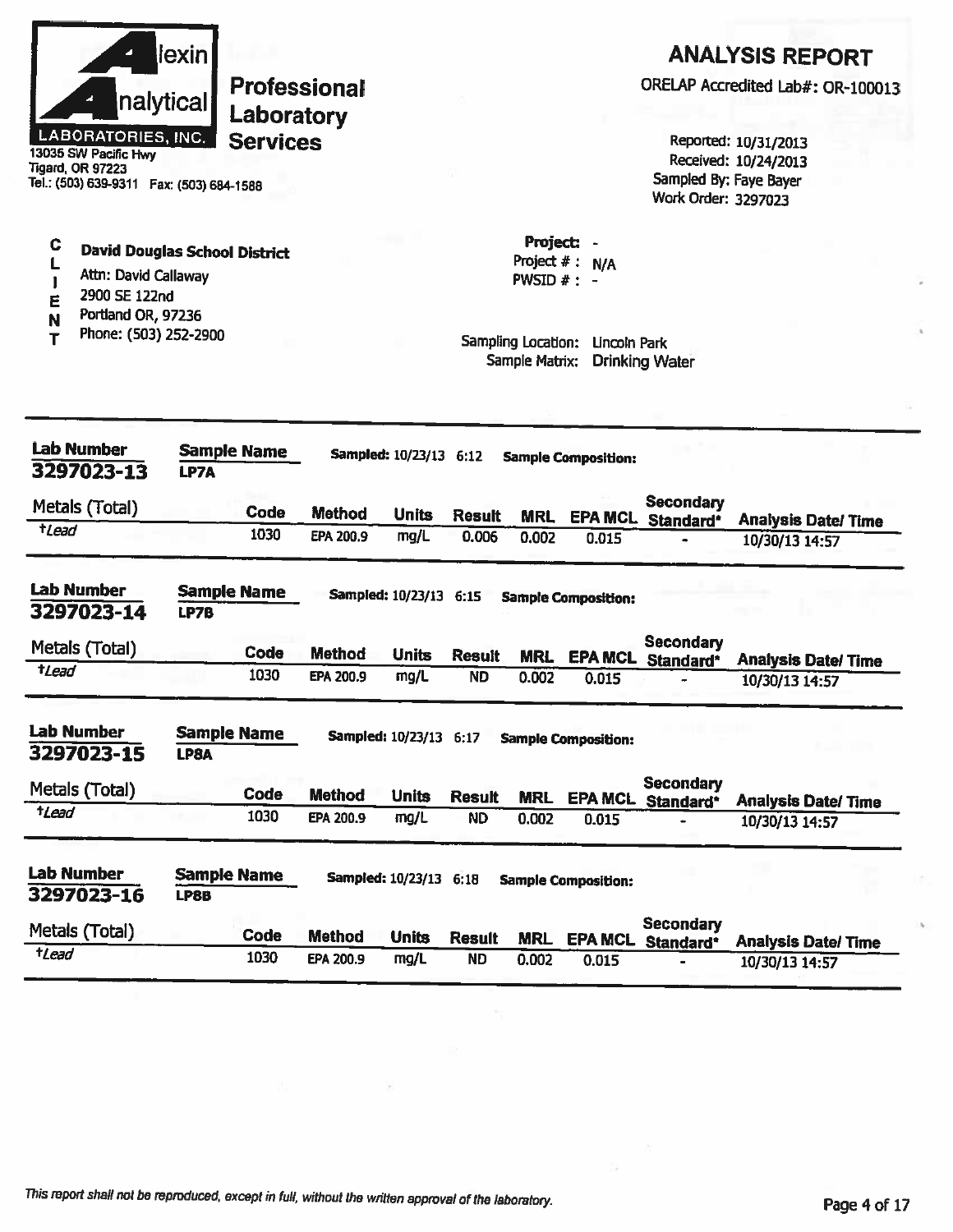| <b>Lab Number</b><br>3297023-20<br>Metals (Total)<br>$t$ <i>Lead</i>                         | <b>LP10B</b> | <b>Sample Name</b><br>Code<br>1030 | <b>Method</b><br>EPA 200.9 | Sampled: 10/23/13 6:11<br><b>Units</b><br>mg/L | <b>Result</b><br><b>ND</b> | <b>MRL</b><br>0.002                  | <b>Sample Composition:</b><br><b>EPA MCL</b> | <b>Secondary</b><br>Standard*                 | <b>Analysis Date/Time</b>         |
|----------------------------------------------------------------------------------------------|--------------|------------------------------------|----------------------------|------------------------------------------------|----------------------------|--------------------------------------|----------------------------------------------|-----------------------------------------------|-----------------------------------|
|                                                                                              |              |                                    |                            |                                                |                            |                                      |                                              |                                               |                                   |
|                                                                                              |              |                                    |                            |                                                |                            |                                      |                                              |                                               |                                   |
|                                                                                              |              |                                    |                            |                                                |                            |                                      |                                              |                                               | 10/30/13 14:57                    |
| tLead                                                                                        |              | 1030                               | EPA 200.9                  | mg/L                                           | <b>ND</b>                  | <b>MRL</b><br>0.002                  | 0.015                                        | <b>EPA MCL Standard*</b>                      | <b>Analysis Date/Time</b>         |
| Metals (Total)                                                                               |              | Code                               | <b>Method</b>              | <b>Units</b>                                   | <b>Result</b>              |                                      |                                              | <b>Secondary</b>                              |                                   |
| 3297023-19                                                                                   | <b>LP10A</b> |                                    |                            |                                                |                            |                                      |                                              |                                               |                                   |
| <b>Lab Number</b>                                                                            |              | <b>Sample Name</b>                 |                            | Sampled: 10/23/13 6:09                         |                            |                                      | <b>Sample Composition:</b>                   |                                               | - 3                               |
| $t$ Lead                                                                                     |              | 1030                               | EPA 200.9                  | mg/L                                           | <b>ND</b>                  | 0.002                                | 0.015                                        |                                               | 10/30/13 14:57                    |
| Metals (Total)                                                                               |              | Code                               | <b>Method</b>              | <b>Units</b>                                   | <b>Result</b>              | <b>MRL</b>                           |                                              | <b>Secondary</b><br><b>EPA MCL Standard*</b>  | <b>Analysis Date/Time</b>         |
| <b>Lab Number</b><br>3297023-18                                                              | <b>LP9B</b>  | <b>Sample Name</b>                 |                            | Sampled: 10/23/13 6:08                         |                            |                                      | <b>Sample Composition:</b>                   |                                               |                                   |
|                                                                                              |              | 1030                               | EPA 200.9                  | mg/L                                           | 0.004                      | 0.002                                | 0.015                                        |                                               | 10/30/13 14:57                    |
| Metals (Total)<br>$t$ <i>Lead</i>                                                            |              | Code                               | <b>Method</b>              | <b>Units</b>                                   | <b>Result</b>              | <b>MRL</b>                           |                                              | <b>Secondary</b><br>EPA MCL Standard*         | <b>Analysis Date/Time</b>         |
| <b>Lab Number</b><br>3297023-17                                                              | LP9A         | <b>Sample Name</b>                 |                            | Sampled: 10/23/13 6:06                         |                            |                                      | <b>Sample Composition:</b>                   |                                               |                                   |
| Phone: (503) 252-2900                                                                        |              |                                    |                            |                                                |                            | Sampling Location:<br>Sample Matrix: | <b>Lincoln Park</b>                          | <b>Drinking Water</b>                         |                                   |
| 2900 SE 122nd<br>E<br>Portland OR, 97236<br>N                                                |              |                                    |                            |                                                |                            |                                      |                                              |                                               |                                   |
| C<br><b>David Douglas School District</b><br>Attn: David Callaway                            |              |                                    |                            |                                                |                            | Project: -<br>PWSID $# : -$          | Project $#: N/A$                             |                                               |                                   |
| 13035 SW Pacific Hwy<br><b>Tigard, OR 97223</b><br>Tel.: (503) 639-9311  Fax: (503) 684-1588 |              |                                    |                            |                                                |                            |                                      |                                              | Sampled By: Faye Bayer<br>Work Order: 3297023 | Received: 10/24/2013              |
| <b>LABORATORIES, INC.</b>                                                                    |              | Laboratory<br><b>Services</b>      |                            |                                                |                            |                                      |                                              |                                               | Reported: 10/31/2013              |
|                                                                                              | nalytical    |                                    | <b>Professional</b>        |                                                |                            |                                      |                                              |                                               | ORELAP Accredited Lab#: OR-100013 |
|                                                                                              |              |                                    |                            |                                                |                            |                                      |                                              | <b>ANALYSIS REPORT</b>                        |                                   |

ä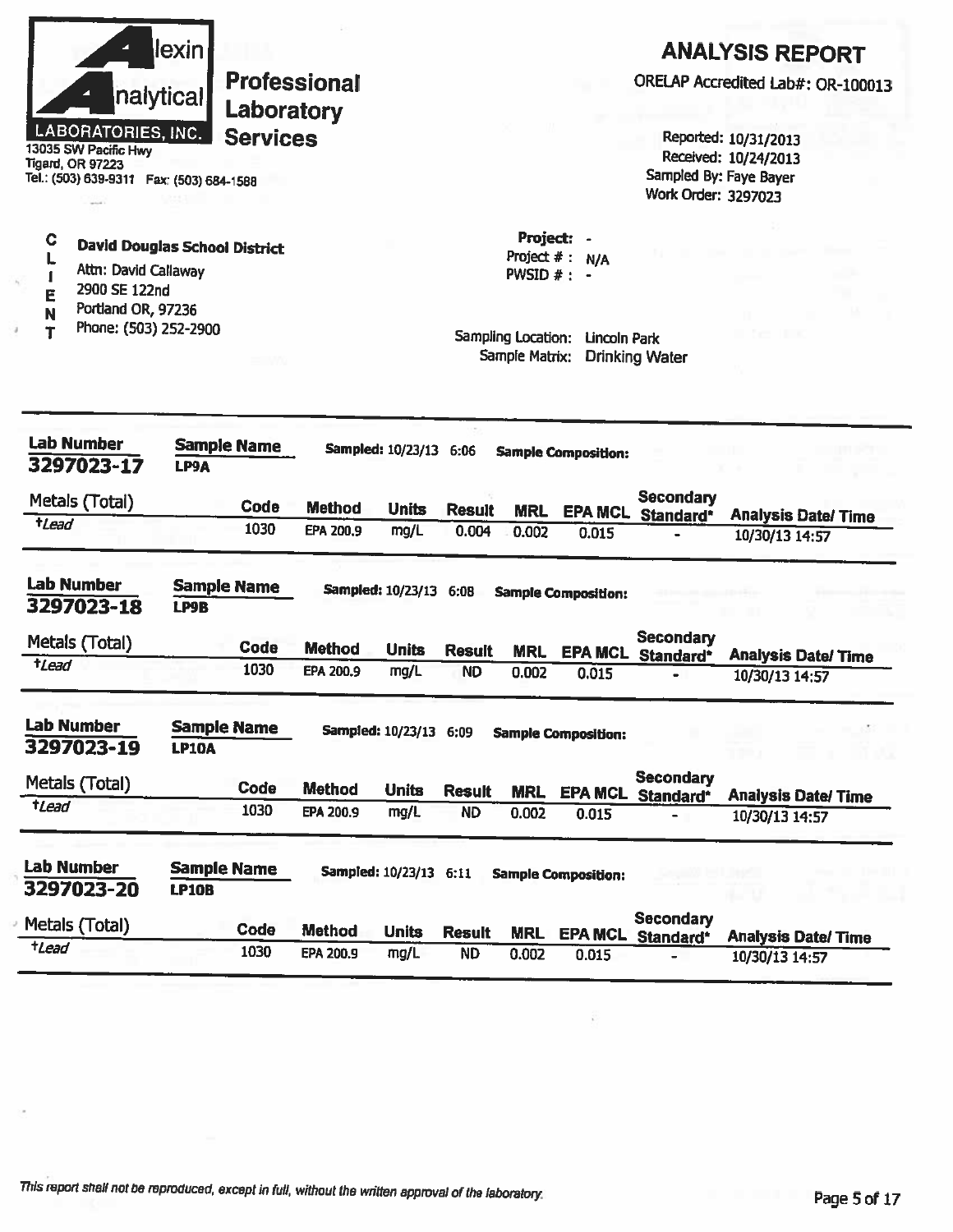|                       | nalytical<br>LABORATORIES, INC.<br>13035 SW Pacific Hwy<br><b>Tigard, OR 97223</b><br>Tel.: (503) 639-9311  Fax: (503) 684-1588 | lexin        | Laboratory<br><b>Services</b> | <b>Professional</b> |                        |               |                                                                    |                                  | Work Order: 3297023                          | <b>ANALYSIS REPORT</b><br>ORELAP Accredited Lab#: OR-100013<br>Reported: 10/31/2013<br>Received: 10/24/2013<br>Sampled By: Faye Bayer |
|-----------------------|---------------------------------------------------------------------------------------------------------------------------------|--------------|-------------------------------|---------------------|------------------------|---------------|--------------------------------------------------------------------|----------------------------------|----------------------------------------------|---------------------------------------------------------------------------------------------------------------------------------------|
| C<br>L<br>E<br>N<br>т | <b>David Douglas School District</b><br>Attn: David Callaway<br>2900 SE 122nd<br>Portland OR, 97236<br>Phone: (503) 252-2900    |              |                               |                     |                        |               | Project: -<br>PWSID $#: -$<br>Sampling Location:<br>Sample Matrix: | Project $#: N/A$<br>Lincoln Park | <b>Drinking Water</b>                        |                                                                                                                                       |
|                       | <b>Lab Number</b><br>3297023-21                                                                                                 | <b>LP12A</b> | <b>Sample Name</b>            |                     | Sampled: 10/23/13 5:43 |               |                                                                    | <b>Sample Composition:</b>       |                                              |                                                                                                                                       |
| $t$ <i>Lead</i>       | Metals (Total)                                                                                                                  |              | Code<br>1030                  | <b>Method</b>       | <b>Units</b>           | <b>Result</b> | <b>MRL</b>                                                         | <b>EPA MCL</b>                   | <b>Secondary</b><br>Standard*                | <b>Analysis Date/Time</b>                                                                                                             |
|                       |                                                                                                                                 |              |                               | EPA 200.9           | mg/L                   | 0.005         | 0.002                                                              | 0.015                            |                                              | 10/30/13 14:57                                                                                                                        |
|                       | <b>Lab Number</b><br>3297023-22                                                                                                 | <b>LP12B</b> | <b>Sample Name</b>            |                     | Sampled: 10/23/13 5:45 |               |                                                                    | <b>Sample Composition:</b>       |                                              |                                                                                                                                       |
|                       | Metals (Total)                                                                                                                  |              | <b>Code</b>                   | <b>Method</b>       | <b>Units</b>           | <b>Result</b> | <b>MRL</b>                                                         |                                  | <b>Secondary</b><br><b>EPA MCL Standard*</b> | <b>Analysis Date/Time</b>                                                                                                             |
| $t$ <i>Lead</i>       |                                                                                                                                 |              | 1030                          | <b>EPA 200.9</b>    | mg/L                   | <b>ND</b>     | 0.002                                                              | 0.015                            |                                              | 10/30/13 14:57                                                                                                                        |
|                       | <b>Lab Number</b><br>3297023-23                                                                                                 | <b>LP14A</b> | <b>Sample Name</b>            |                     | Sampled: 10/23/13 5:37 |               |                                                                    | <b>Sample Composition:</b>       |                                              |                                                                                                                                       |
|                       | Metals (Total)                                                                                                                  |              | Code                          | <b>Method</b>       | <b>Units</b>           | <b>Result</b> | <b>MRL</b>                                                         | <b>EPA MCL</b>                   | <b>Secondary</b>                             |                                                                                                                                       |
| $t$ <i>Lead</i>       |                                                                                                                                 |              | 1030                          | EPA 200.9           | mg/L                   | 0.005         | 0.002                                                              | 0.015                            | Standard*                                    | <b>Analysis Date/ Time</b><br>10/30/13 14:57                                                                                          |
|                       | <b>Lab Number</b><br>3297023-24                                                                                                 | <b>LP14B</b> | <b>Sample Name</b>            |                     | Sampled: 10/23/13 5:39 |               |                                                                    | <b>Sample Composition:</b>       |                                              |                                                                                                                                       |
|                       | Metals (Total)                                                                                                                  |              | Code                          | <b>Method</b>       | <b>Units</b>           | <b>Result</b> | <b>MRL</b>                                                         | <b>EPA MCL</b>                   | <b>Secondary</b><br>Standard*                | <b>Analysis Date/Time</b>                                                                                                             |
| $t$ <i>Lead</i>       |                                                                                                                                 |              | 1030                          | EPA 200.9           | mg/L                   | <b>ND</b>     | 0.002                                                              | 0.015                            | $\blacksquare$                               | 10/30/13 14:57                                                                                                                        |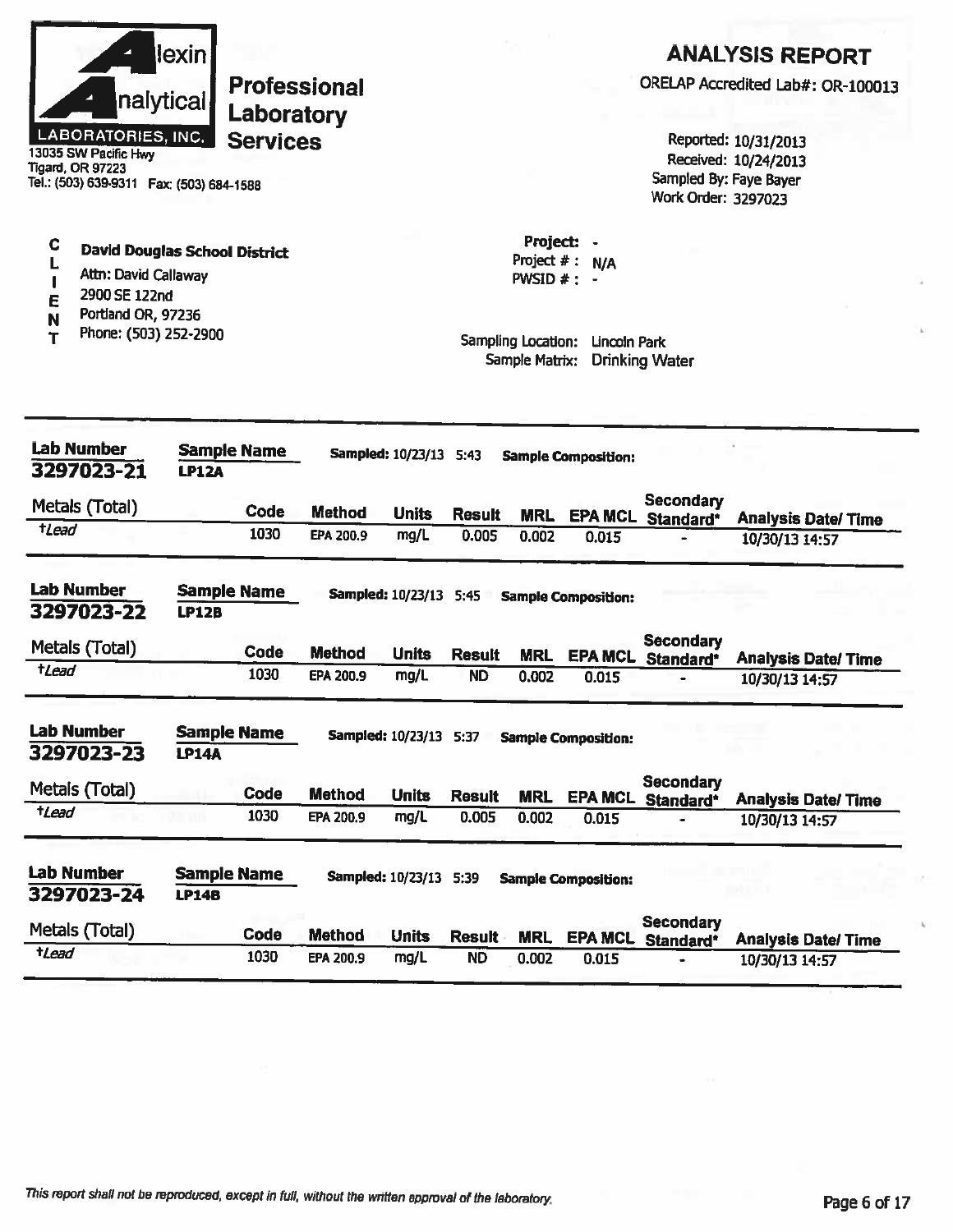| nalytical<br><b>LABORATORIES, INC.</b><br>13035 SW Pacific Hwy<br><b>Tigard, OR 97223</b><br>Tel.: (503) 639-9311  Fax: (503) 684-1588 | lexin                              | Laboratory<br><b>Services</b> | <b>Professional</b> |                        |               |                                                   |                            | Work Order: 3297023            | <b>ANALYSIS REPORT</b><br>ORELAP Accredited Lab#: OR-100013<br>Reported: 10/31/2013<br>Received: 10/24/2013<br>Sampled By: Faye Bayer |
|----------------------------------------------------------------------------------------------------------------------------------------|------------------------------------|-------------------------------|---------------------|------------------------|---------------|---------------------------------------------------|----------------------------|--------------------------------|---------------------------------------------------------------------------------------------------------------------------------------|
| С<br><b>David Douglas School District</b><br>Attn: David Callaway<br>$\gamma$<br>2900 SE 122nd<br>Ε<br>Portland OR, 97236              |                                    |                               |                     |                        |               | <b>Project:</b><br>Project $#$ :<br>PWSID $#$ : - | N/A                        |                                |                                                                                                                                       |
| Phone: (503) 252-2900                                                                                                                  |                                    |                               |                     |                        |               | Sampling Location:<br>Sample Matrix:              | Lincoln Park               | <b>Drinking Water</b>          |                                                                                                                                       |
| <b>Lab Number</b>                                                                                                                      | <b>Sample Name</b>                 |                               |                     | Sampled: 10/23/13 5:30 |               |                                                   | <b>Sample Composition:</b> |                                |                                                                                                                                       |
| 3297023-25                                                                                                                             | <b>LP15A</b>                       |                               |                     |                        |               |                                                   |                            |                                |                                                                                                                                       |
| Metals (Total)<br>$t$ <i>Lead</i>                                                                                                      |                                    | Code                          | <b>Method</b>       | <b>Units</b>           | <b>Result</b> | <b>MRL</b>                                        |                            | Secondary<br>EPA MCL Standard* | <b>Analysis Date/Time</b>                                                                                                             |
|                                                                                                                                        |                                    | 1030                          | EPA 200.9           | mg/L                   | 0.007         | 0.002                                             | 0.015                      |                                | 10/30/13 14:57                                                                                                                        |
| <b>Lab Number</b><br>3297023-26                                                                                                        | <b>Sample Name</b><br><b>LP15B</b> |                               |                     | Sampled: 10/23/13 5:33 |               |                                                   | <b>Sample Composition:</b> |                                |                                                                                                                                       |
| Metals (Total)                                                                                                                         |                                    | Code                          | <b>Method</b>       | <b>Units</b>           | <b>Result</b> | <b>MRL</b>                                        |                            | Secondary                      |                                                                                                                                       |
| tLead                                                                                                                                  |                                    | 1030                          | <b>EPA 200.9</b>    | mg/L                   | <b>ND</b>     | 0.002                                             | 0.015                      | EPA MCL Standard*              | <b>Analysis Date/Time</b><br>10/30/13 14:57                                                                                           |
| <b>Lab Number</b><br>3297023-27                                                                                                        | <b>Sample Name</b><br><b>LP16A</b> |                               |                     | Sampled: 10/23/13 5:26 |               |                                                   | <b>Sample Composition:</b> |                                |                                                                                                                                       |
| Metals (Total)                                                                                                                         |                                    | Code                          | <b>Method</b>       | <b>Units</b>           | <b>Result</b> | <b>MRL</b>                                        | <b>EPA MCL</b>             | <b>Secondary</b>               |                                                                                                                                       |
| tLead                                                                                                                                  |                                    | 1030                          | EPA 200.9           | mg/L                   | 0.007         | 0.002                                             | 0.015                      | Standard*                      | <b>Analysis Date/ Time</b><br>10/30/13 14:57                                                                                          |
| <b>Lab Number</b><br>3297023-28                                                                                                        | <b>Sample Name</b><br><b>LP16B</b> |                               |                     | Sampled: 10/23/13 5:28 |               |                                                   | <b>Sample Composition:</b> |                                |                                                                                                                                       |
| Metals (Total)                                                                                                                         |                                    |                               |                     |                        |               |                                                   |                            | <b>Secondary</b>               |                                                                                                                                       |
|                                                                                                                                        |                                    | Code                          | <b>Method</b>       | <b>Units</b>           | <b>Result</b> | <b>MRL</b>                                        | <b>EPA MCL</b>             | Standard*                      | <b>Analysis Date/Time</b>                                                                                                             |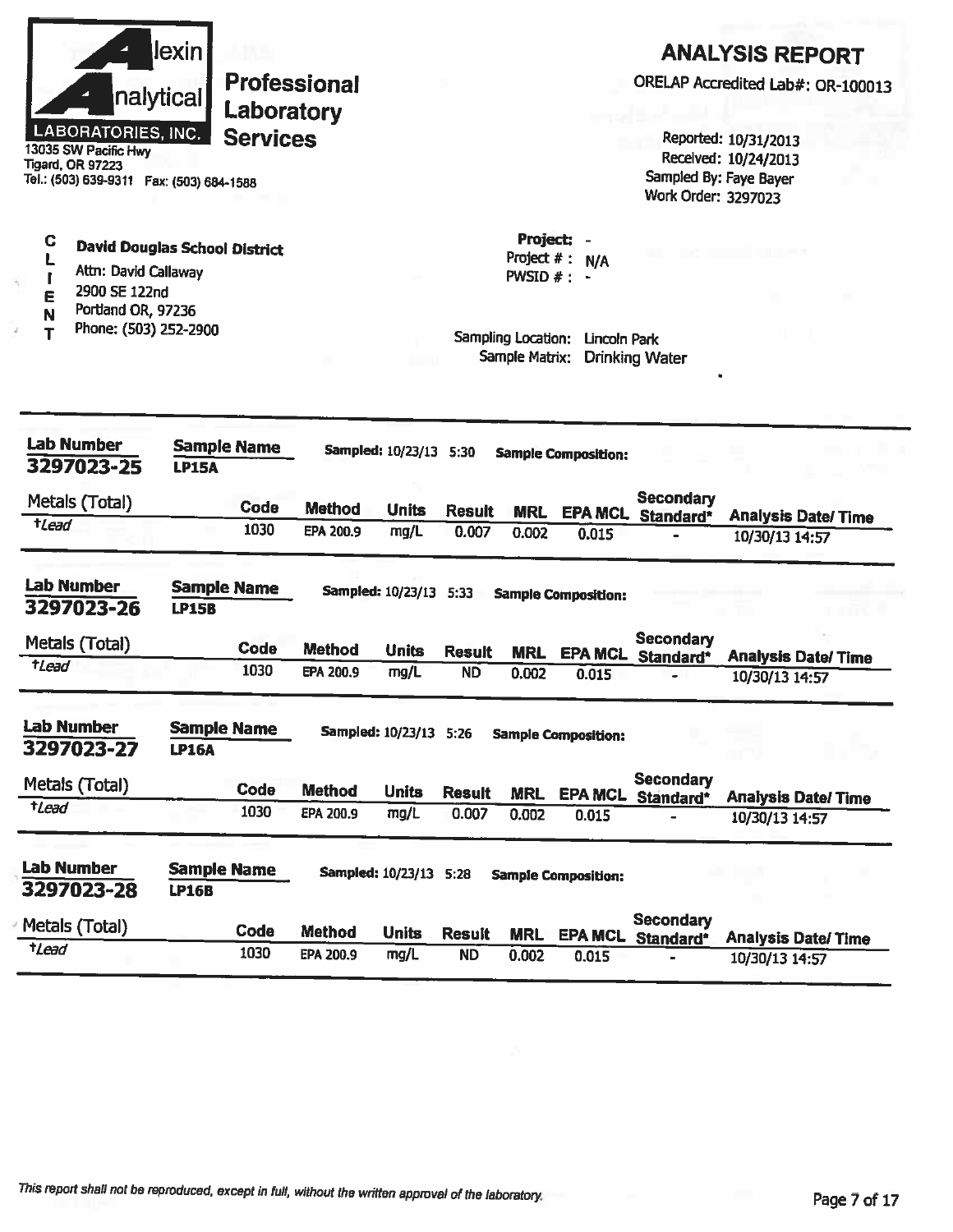| llexin <b>I</b>           |
|---------------------------|
| nalytical                 |
| <b>LABORATORIES, INC.</b> |

13035 SW Pacific Hwy **Tigard, OR 97223** Tel.: (503) 639-9311 Fax: (503) 684-1588

#### $\mathbf C$ **David Douglas School District** L

- Attn: David Callaway  $\mathbf{I}$
- 2900 SE 122nd E
- Portland OR, 97236 N
- Phone: (503) 252-2900  $\overline{\mathbf{r}}$

### **ANALYSIS REPORT**

ORELAP Accredited Lab#: OR-100013

Reported: 10/31/2013 Received: 10/24/2013 Sampled By: Faye Bayer Work Order: 3297023

Project: -Project  $# : N/A$ PWSID  $#: -$ 

| <b>Lab Number</b><br>3297023-29 | <b>LP17A</b>                       | <b>Sample Name</b> | Sampled: 10/23/13 5:19 |                          |               | <b>Sample Composition:</b> |                            |                               |                           |  |
|---------------------------------|------------------------------------|--------------------|------------------------|--------------------------|---------------|----------------------------|----------------------------|-------------------------------|---------------------------|--|
| Metals (Total)                  |                                    | Code               | <b>Method</b>          | <b>Units</b>             | <b>Result</b> | <b>MRL</b>                 | <b>EPA MCL</b>             | <b>Secondary</b><br>Standard* | <b>Analysis Date/Time</b> |  |
| tLead                           |                                    | 1030               | EPA 200.9              | mg/L                     | 0.004         | 0.002                      | 0.015                      |                               | 10/30/13 14:57            |  |
| <b>Lab Number</b><br>3297023-30 | Sample Name<br><b>LP17B</b>        |                    |                        | <b>Sampled: 10/23/13</b> | 5:21          |                            | <b>Sample Composition:</b> |                               |                           |  |
| Metals (Total)                  |                                    | Code               | Method                 | <b>Units</b>             | <b>Result</b> | <b>MRL</b>                 | <b>EPA MCL</b>             | Secondary<br>Standard*        | <b>Analysis Date/Time</b> |  |
| <b>tLead</b>                    |                                    | 1030               | EPA 200.9              | mg/L                     | <b>ND</b>     | 0.002                      | 0.015                      |                               | 10/30/13 14:57            |  |
| <b>Lab Number</b><br>3297023-31 | <b>Sample Name</b><br><b>LP18A</b> |                    |                        | Sampled: 10/22/13 7:45   |               |                            | <b>Sample Composition:</b> |                               |                           |  |
| Metals (Total)                  |                                    | Code               | <b>Method</b>          | <b>Units</b>             | <b>Result</b> | <b>MRL</b>                 | <b>EPA MCL</b>             | <b>Secondary</b><br>Standard* | <b>Analysis Date/Time</b> |  |
| <i><b>tLead</b></i>             |                                    | 1030               | EPA 200.9              | mg/L                     | 0.003         | 0.002                      | 0.015                      |                               | 10/30/13 14:57            |  |
| <b>Lab Number</b><br>3297023-32 | <b>Sample Name</b><br><b>LP18B</b> |                    |                        | Sampled: 10/22/13 7:47   |               |                            | <b>Sample Composition:</b> |                               |                           |  |
| Metals (Total)                  |                                    | Code               | <b>Method</b>          | <b>Units</b>             | <b>Result</b> | <b>MRL</b>                 | <b>EPA MCL</b>             | <b>Secondary</b><br>Standard* | <b>Analysis Date/Time</b> |  |
| tLead                           |                                    | 1030               | EPA 200.9              | mg/L                     | <b>ND</b>     | 0.002                      | 0.015                      |                               | 10/30/13 14:57            |  |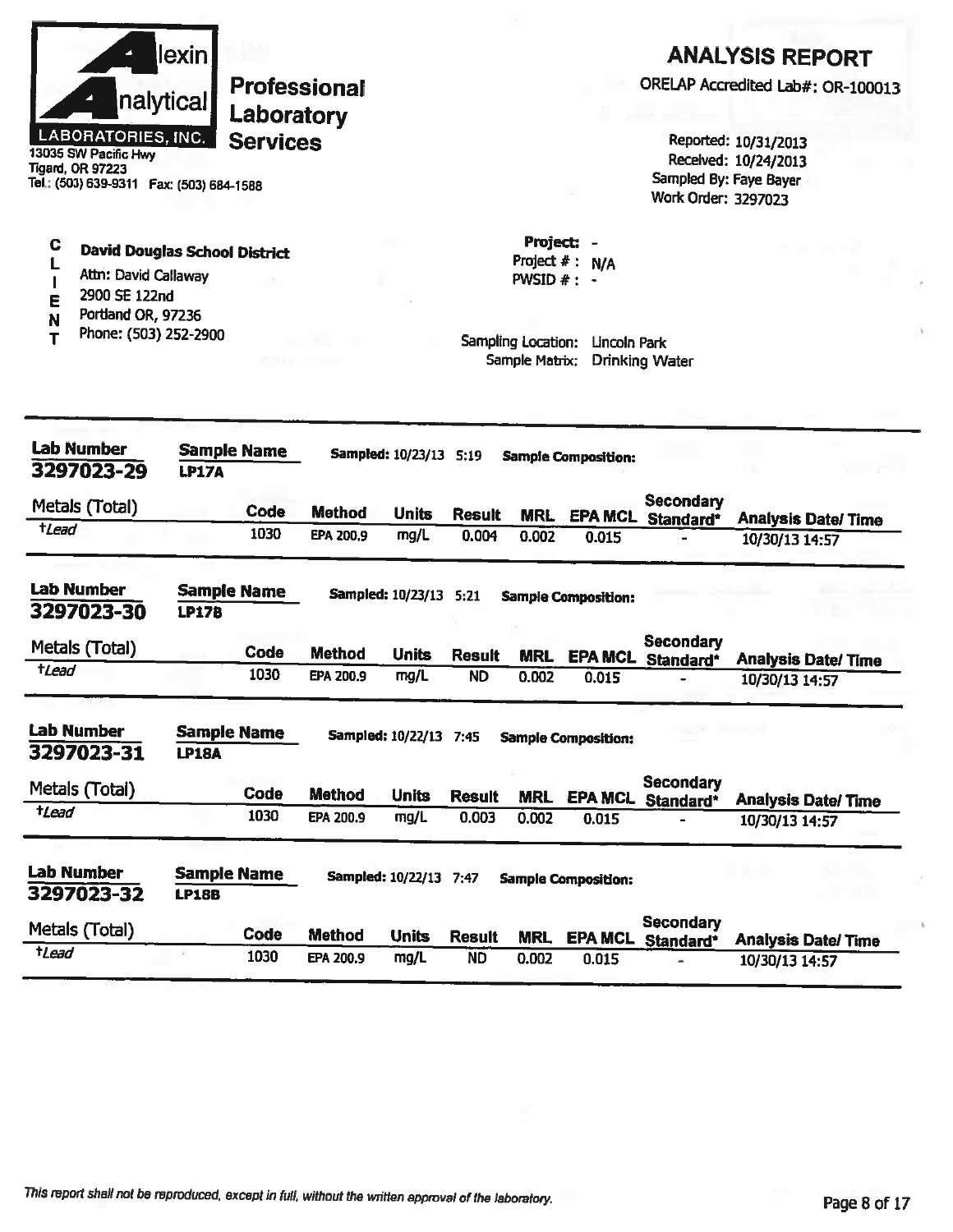| <b>LABORATORIES, INC.</b><br>13035 SW Pacific Hwy<br><b>Tigard, OR 97223</b><br>Tel.: (503) 639-9311  Fax: (503) 684-1588                         | lexin <br>nalytical                | Laboratory<br><b>Services</b> | <b>Professional</b> |                        |               |                                                                     |                                   | Work Order: 3297023                   | <b>ANALYSIS REPORT</b><br>ORELAP Accredited Lab#: OR-100013<br>Reported: 10/31/2013<br>Received: 10/24/2013<br>Sampled By: Faye Bayer |
|---------------------------------------------------------------------------------------------------------------------------------------------------|------------------------------------|-------------------------------|---------------------|------------------------|---------------|---------------------------------------------------------------------|-----------------------------------|---------------------------------------|---------------------------------------------------------------------------------------------------------------------------------------|
| C<br><b>David Douglas School District</b><br>Attn: David Callaway<br>Ą.<br>2900 SE 122nd<br>Е<br>Portland OR, 97236<br>Phone: (503) 252-2900<br>T |                                    |                               |                     |                        |               | Project #:<br>PWSID $#$ : -<br>Sampling Location:<br>Sample Matrix: | Project: -<br>N/A<br>Lincoln Park | <b>Drinking Water</b>                 |                                                                                                                                       |
| <b>Lab Number</b><br>3297023-33                                                                                                                   | <b>LP19A</b>                       | <b>Sample Name</b>            |                     | Sampled: 10/22/13 7:40 |               |                                                                     | <b>Sample Composition:</b>        |                                       |                                                                                                                                       |
| Metals (Total)<br>tLead                                                                                                                           |                                    | Code                          | <b>Method</b>       | <b>Units</b>           | <b>Result</b> | <b>MRL</b>                                                          |                                   | <b>Secondary</b><br>EPA MCL Standard* | <b>Analysis Date/Time</b>                                                                                                             |
|                                                                                                                                                   |                                    | 1030                          | EPA 200.9           | mg/L                   | 0.008         | 0.002                                                               | 0.015                             |                                       | 10/30/13 14:57                                                                                                                        |
| <b>Lab Number</b><br>3297023-34                                                                                                                   | <b>Sample Name</b><br><b>LP19B</b> |                               |                     | Sampled: 10/22/13 7:42 |               |                                                                     | <b>Sample Composition:</b>        |                                       |                                                                                                                                       |
| Metals (Total)                                                                                                                                    |                                    | <b>Code</b>                   | <b>Method</b>       | <b>Units</b>           | <b>Result</b> | <b>MRL</b>                                                          | <b>EPA MCL</b>                    | <b>Secondary</b><br>Standard*         | <b>Analysis Date/Time</b>                                                                                                             |
| $t$ Lead                                                                                                                                          |                                    | 1030                          | EPA 200.9           | mg/L                   | <b>ND</b>     | 0.002                                                               | 0.015                             |                                       | 10/30/13 14:57                                                                                                                        |
| Lab Number<br>3297023-35                                                                                                                          | <b>Sample Name</b><br><b>LP20A</b> |                               |                     | Sampled: 10/22/13 7:36 |               |                                                                     | <b>Sample Composition:</b>        |                                       |                                                                                                                                       |
| Metals (Total)                                                                                                                                    |                                    | Code                          | <b>Method</b>       | <b>Units</b>           | <b>Result</b> | <b>MRL</b>                                                          |                                   | <b>Secondary</b>                      |                                                                                                                                       |
| tLead                                                                                                                                             |                                    | 1030                          | EPA 200.9           | mg/L                   | 0.005         | 0.002                                                               | 0.015                             | EPA MCL Standard*                     | <b>Analysis Date/Time</b><br>10/30/13 14:57                                                                                           |
| <b>Lab Number</b><br>3297023-36                                                                                                                   | <b>Sample Name</b><br><b>LP20B</b> |                               |                     | Sampled: 10/22/13 7:38 |               |                                                                     | <b>Sample Composition:</b>        |                                       |                                                                                                                                       |
|                                                                                                                                                   |                                    |                               |                     |                        |               |                                                                     |                                   |                                       |                                                                                                                                       |
| Metals (Total)                                                                                                                                    |                                    | Code                          | <b>Method</b>       | <b>Units</b>           | <b>Result</b> | <b>MRL</b>                                                          | <b>EPA MCL</b>                    | <b>Secondary</b><br>Standard*         | <b>Analysis Date/Time</b>                                                                                                             |

R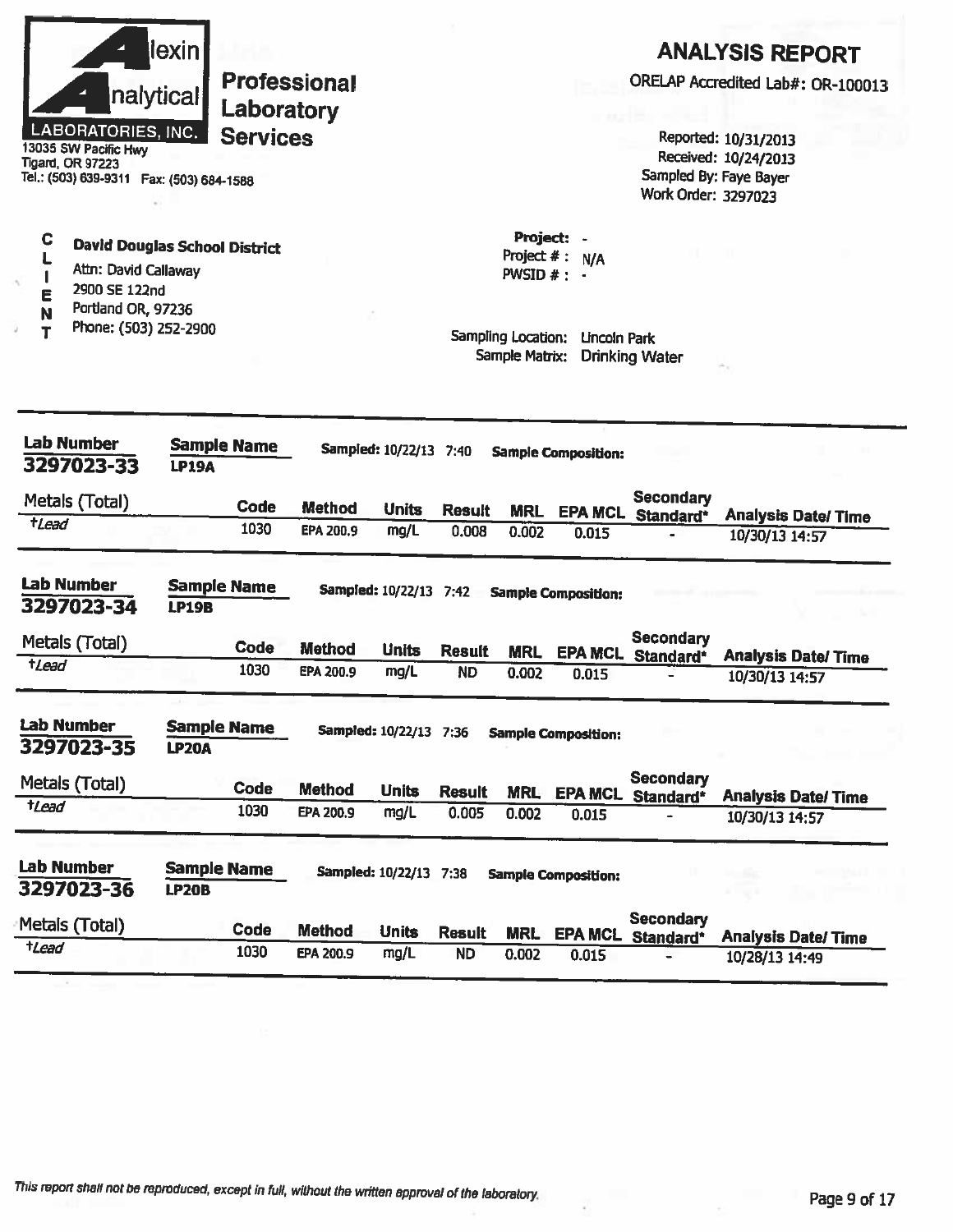|                 |                                                   | lexin        |                     |               |                        |                            |                                      |                            |                                       | <b>ANALYSIS REPORT</b>                      |  |
|-----------------|---------------------------------------------------|--------------|---------------------|---------------|------------------------|----------------------------|--------------------------------------|----------------------------|---------------------------------------|---------------------------------------------|--|
|                 |                                                   |              | <b>Professional</b> |               |                        |                            |                                      |                            | ORELAP Accredited Lab#: OR-100013     |                                             |  |
|                 |                                                   | nalytical    | Laboratory          |               |                        |                            |                                      |                            |                                       |                                             |  |
|                 | <b>LABORATORIES, INC.</b><br>13035 SW Pacific Hwy |              | <b>Services</b>     |               |                        |                            |                                      |                            |                                       | Reported: 10/31/2013                        |  |
|                 | <b>Tigard, OR 97223</b>                           |              |                     |               |                        |                            |                                      |                            | Sampled By: Faye Bayer                | Received: 10/24/2013                        |  |
|                 | Tel.: (503) 639-9311  Fax: (503) 684-1588         |              |                     |               |                        |                            |                                      |                            | Work Order: 3297023                   |                                             |  |
| C               | <b>David Douglas School District</b>              |              |                     |               |                        |                            | Project: -                           |                            |                                       |                                             |  |
|                 | Attn: David Callaway                              |              |                     |               |                        |                            | Project $#:$<br>PWSID $#$ : -        | N/A                        |                                       |                                             |  |
| E               | 2900 SE 122nd                                     |              |                     |               |                        |                            |                                      |                            |                                       |                                             |  |
| N               | Portland OR, 97236                                |              |                     |               |                        |                            |                                      |                            |                                       |                                             |  |
| т               | Phone: (503) 252-2900                             |              |                     |               |                        |                            | Sampling Location:<br>Sample Matrix: | Lincoln Park               | <b>Drinking Water</b>                 |                                             |  |
|                 |                                                   |              |                     |               |                        |                            |                                      |                            |                                       |                                             |  |
|                 |                                                   |              |                     |               |                        |                            |                                      |                            |                                       |                                             |  |
|                 | <b>Lab Number</b>                                 |              | <b>Sample Name</b>  |               | Sampled: 10/22/13 7:32 |                            |                                      | <b>Sample Composition:</b> |                                       |                                             |  |
|                 | 3297023-37                                        | <b>LP21A</b> |                     |               |                        |                            |                                      |                            |                                       |                                             |  |
|                 | Metals (Total)                                    |              | Code                | <b>Method</b> | <b>Units</b>           | <b>Result</b>              | <b>MRL</b>                           |                            | <b>Secondary</b><br>EPA MCL Standard* | <b>Analysis Date/Time</b>                   |  |
| $t$ Lead        |                                                   |              | 1030                | EPA 200.9     | mg/L                   | 0.007                      | 0.002                                | 0.015                      |                                       | 10/28/13 14:49                              |  |
|                 | <b>Lab Number</b>                                 |              | <b>Sample Name</b>  |               | Sampled: 10/22/13 7:34 |                            |                                      | <b>Sample Composition:</b> |                                       |                                             |  |
|                 | 3297023-38                                        | <b>LP21B</b> |                     |               |                        |                            |                                      |                            |                                       |                                             |  |
|                 | Metals (Total)                                    |              | Code                | <b>Method</b> |                        |                            |                                      |                            | <b>Secondary</b>                      |                                             |  |
| tLead           |                                                   |              | 1030                | EPA 200.9     | <b>Units</b><br>mg/L   | <b>Result</b><br><b>ND</b> | <b>MRL</b><br>0.002                  | <b>EPA MCL</b><br>0.015    | Standard*                             | <b>Analysis Date/Time</b><br>10/28/13 14:49 |  |
|                 |                                                   |              |                     |               |                        |                            |                                      |                            |                                       |                                             |  |
|                 | <b>Lab Number</b>                                 |              | <b>Sample Name</b>  |               | Sampled: 10/22/13 7:27 |                            |                                      | <b>Sample Composition:</b> |                                       |                                             |  |
|                 | 3297023-39                                        | <b>LP22A</b> |                     |               |                        |                            |                                      |                            |                                       |                                             |  |
|                 | Metals (Total)                                    |              | Code                | <b>Method</b> | <b>Units</b>           | <b>Result</b>              | <b>MRL</b>                           | <b>EPA MCL</b>             | <b>Secondary</b>                      | <b>Analysis Date/ Time</b>                  |  |
| $t$ <i>Lead</i> |                                                   |              | 1030                | EPA 200.9     | mg/L                   | 0.004                      | 0.002                                | 0.015                      | Standard*                             | 10/28/13 14:49                              |  |
|                 |                                                   |              |                     |               |                        |                            |                                      |                            |                                       |                                             |  |
|                 | <b>Lab Number</b><br>3297023-40                   | <b>LP22B</b> | <b>Sample Name</b>  |               | Sampled: 10/22/13 7:29 |                            |                                      | <b>Sample Composition:</b> |                                       |                                             |  |
|                 | Metals (Total)                                    |              | Code                | <b>Method</b> | <b>Units</b>           | <b>Result</b>              |                                      |                            | <b>Secondary</b>                      |                                             |  |
| $t$ <i>Lead</i> |                                                   |              | 1030                | EPA 200.9     | mg/L                   | <b>ND</b>                  | <b>MRL</b><br>0.002                  | <b>EPA MCL</b><br>0.015    | Standard*                             | <b>Analysis Date/Time</b><br>10/28/13 14:49 |  |
|                 |                                                   |              |                     |               |                        |                            |                                      |                            |                                       |                                             |  |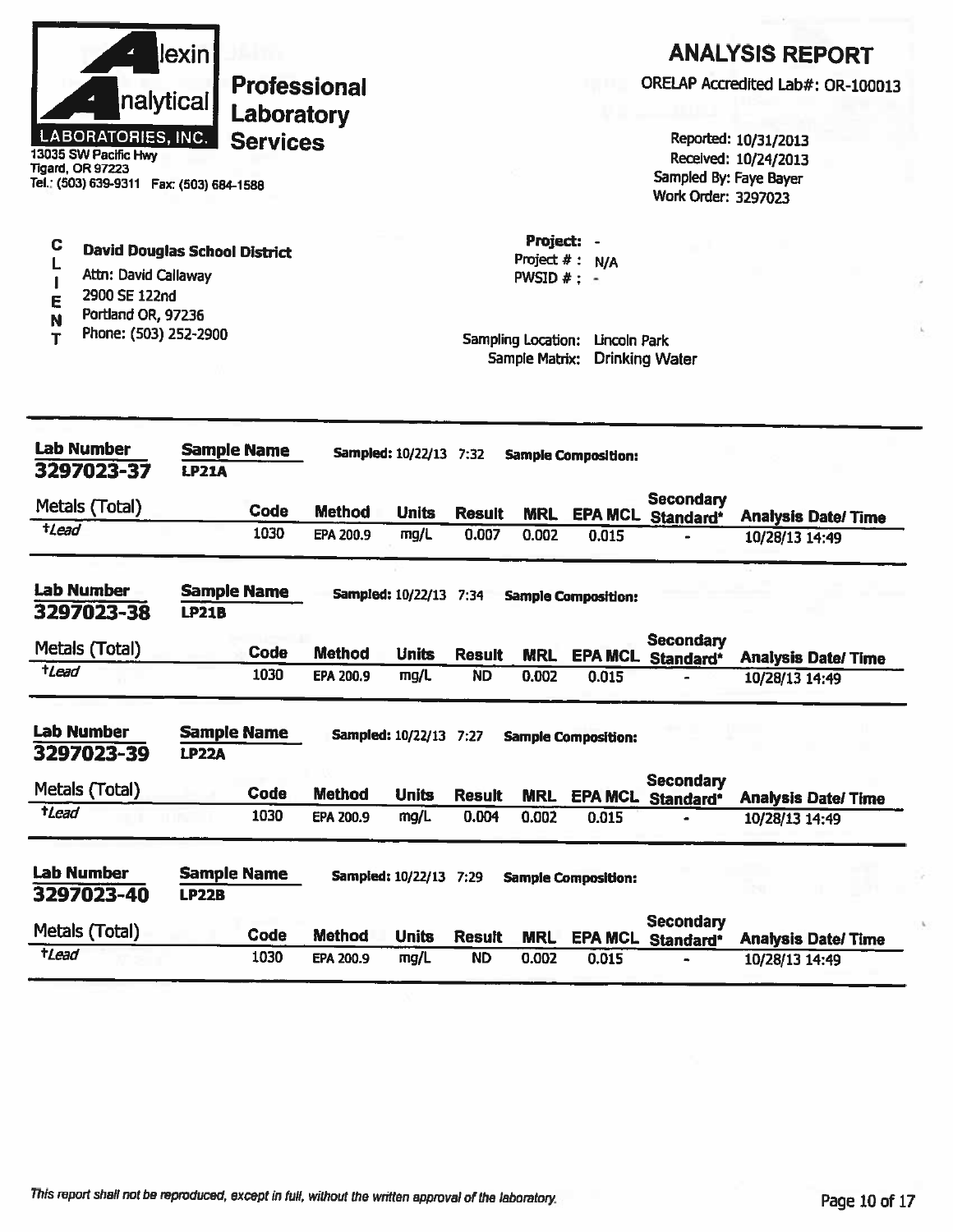

13035 SW Pacific Hwy **Tigard, OR 97223** Tel.: (503) 639-9311 Fax: (503) 684-1588

# **ANALYSIS REPORT**

ORELAP Accredited Lab#: OR-100013

Reported: 10/31/2013 Received: 10/24/2013 Sampled By: Faye Bayer Work Order: 3297023

C **David Douglas School District** 

- L Attn: David Callaway  $\mathbf{I}$
- 2900 SE 122nd F
- Portland OR, 97236 N
- Phone: (503) 252-2900 T

Sampling Location: Lincoln Park Sample Matrix: Drinking Water

Project: -

 $PWSID$ #:

Project  $#: N/A$ 

**Lab Number Sample Name** Sampled: 10/22/13 7:23 **Sample Composition:** 3297023-41 **LP23A Secondary** Metals (Total) Code **Method Units Result MRL EPA MCL** Standard\* **Analysis Date/Time**  $t$ *Lead* 1030 EPA 200.9  $mq/L$  $0.004$  $0.002$  $0.015$ 10/28/13 14:49 **Lab Number Sample Name** Sampled: 10/22/13 7:25 **Sample Composition:** 3297023-42 **LP23B Secondary** Metals (Total) **Code Method Units Result MRL EPA MCL** Standard\* **Analysis Date/Time**  $t$ Lead 1030 EPA 200.9  $ma/L$ **ND**  $0.002$  $0.015$ 10/28/13 14:49 **Lab Number Sample Name** Sampled: 10/22/13 7:19 **Sample Composition:** 3297023-43 **LP24A Secondary** Metais (Total) Code **Method Units Result EPA MCL** Standard\* **MRL Analysis Date/Time**  $t$ Lead 1030 EPA 200.9  $mq/L$  $0.006$  $0.002$  $0.015$ 10/28/13 14:49  $\frac{1}{2}$ **Lab Number Sample Name** Sampled: 10/22/13 7:20 **Sample Composition:** 3297023-44 **LP24B Secondary** Metals (Total) Code **Method Units Result MRL EPA MCL** Standard\* **Analysis Date/Time** tLead 1030 EPA 200.9 **ND** mg/L  $0.002$ 0.015 10/28/13 14:49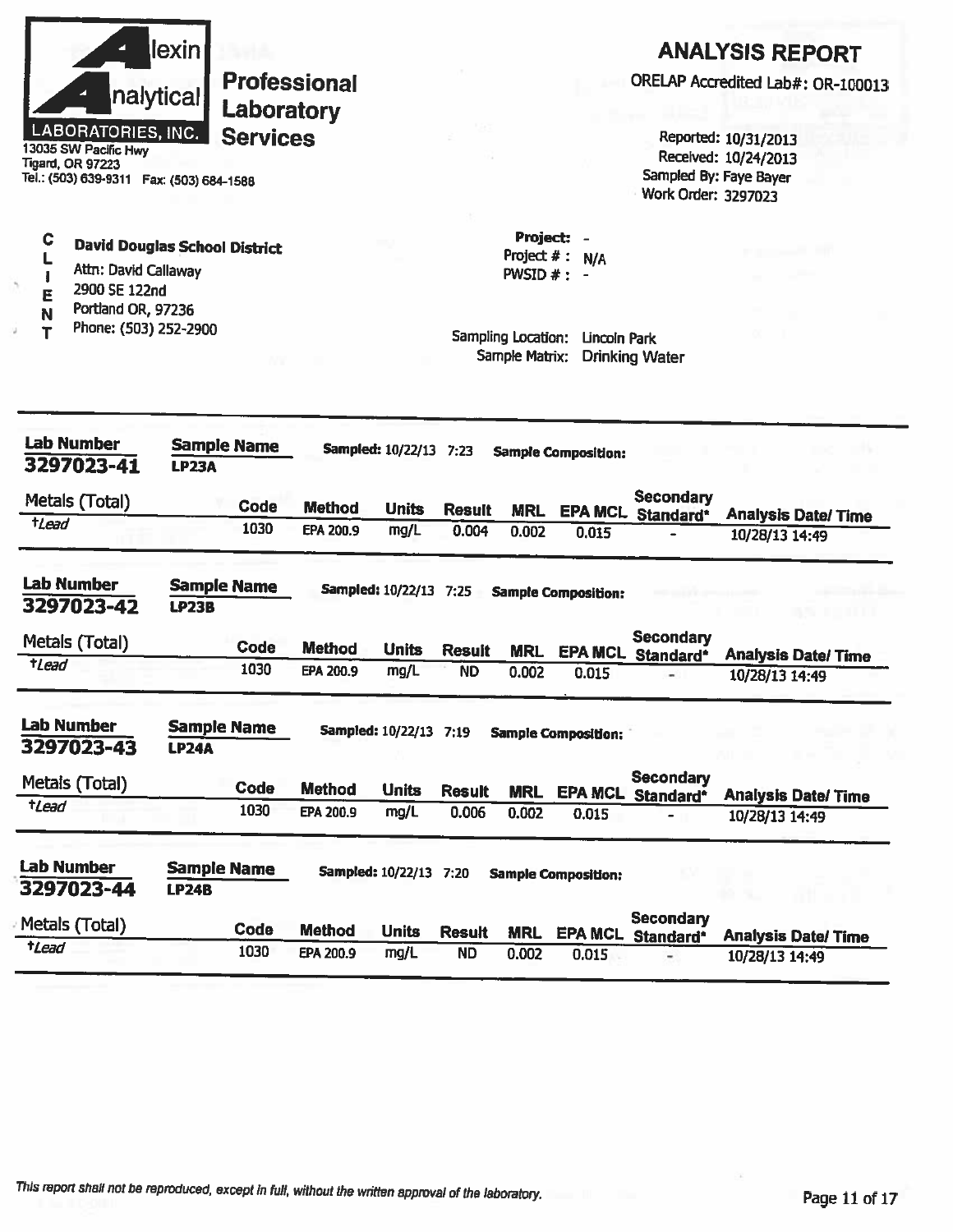|                     | nalytical <br><b>LABORATORIES, INC.</b><br>13035 SW Pacific Hwy<br><b>Tigard, OR 97223</b><br>Tel.: (503) 639-9311  Fax: (503) 684-1588 | lexin l      | <b>Professional</b><br>Laboratory<br><b>Services</b> |                            |                        |                            |                                                                                   |                            | Sampled By: Faye Bayer<br>Work Order: 3297023 | Reported: 10/31/2013<br>Received: 10/24/2013 | <b>ANALYSIS REPORT</b><br>ORELAP Accredited Lab#: OR-100013 |
|---------------------|-----------------------------------------------------------------------------------------------------------------------------------------|--------------|------------------------------------------------------|----------------------------|------------------------|----------------------------|-----------------------------------------------------------------------------------|----------------------------|-----------------------------------------------|----------------------------------------------|-------------------------------------------------------------|
| С<br>E<br>N         | <b>David Douglas School District</b><br>Attn: David Callaway<br>2900 SE 122nd<br>Portland OR, 97236<br>Phone: (503) 252-2900            |              |                                                      |                            |                        |                            | Project:<br>Project $#$ :<br>$PWSID \#$ :<br>Sampling Location:<br>Sample Matrix: | N/A<br>Lincoln Park        | <b>Drinking Water</b>                         |                                              |                                                             |
|                     | <b>Lab Number</b><br>3297023-45                                                                                                         | <b>LP25A</b> | <b>Sample Name</b>                                   |                            | Sampled: 10/22/13 7:14 |                            |                                                                                   | <b>Sample Composition:</b> |                                               |                                              |                                                             |
| $t$ <i>Lead</i>     | Metals (Total)                                                                                                                          |              | Code<br>1030                                         | <b>Method</b><br>EPA 200.9 | <b>Units</b><br>mg/L   | <b>Result</b><br>0.008     | <b>MRL</b><br>0.002                                                               | <b>EPA MCL</b><br>0.015    | <b>Secondary</b><br>Standard*                 | 10/28/13 14:49                               | <b>Analysis Date/Time</b>                                   |
|                     | <b>Lab Number</b><br>3297023-46                                                                                                         | <b>LP25B</b> | <b>Sample Name</b>                                   |                            | Sampled: 10/22/13 7:16 |                            |                                                                                   | <b>Sample Composition:</b> |                                               |                                              |                                                             |
| tLead               | Metals (Total)                                                                                                                          |              | Code<br>1030                                         | <b>Method</b><br>EPA 200.9 | <b>Units</b><br>mg/L   | <b>Result</b><br><b>ND</b> | <b>MRL</b><br>0.002                                                               | 0.015                      | <b>Secondary</b><br>EPA MCL Standard*         | 10/28/13 14:49                               | <b>Analysis Date/Time</b>                                   |
|                     | <b>Lab Number</b><br>3297023-47                                                                                                         | <b>LP26A</b> | <b>Sample Name</b>                                   |                            | Sampled: 10/23/13 7:13 |                            |                                                                                   | <b>Sample Composition:</b> |                                               |                                              |                                                             |
| <i><b>t</b>Lead</i> | Metals (Total)                                                                                                                          |              | Code<br>1030                                         | <b>Method</b><br>EPA 200.9 | <b>Units</b><br>mg/L   | <b>Result</b><br><b>ND</b> | <b>MRL</b><br>0.002                                                               | <b>EPA MCL</b><br>0.015    | <b>Secondary</b><br>Standard*                 | 10/28/13 14:49                               | <b>Analysis Date/ Time</b>                                  |
|                     | <b>Lab Number</b><br>3297023-48                                                                                                         | <b>LP26B</b> | <b>Sample Name</b>                                   |                            | Sampled: 10/23/13 7:15 |                            |                                                                                   | <b>Sample Composition:</b> |                                               |                                              |                                                             |
| $t$ <i>Lead</i>     | Metals (Total)                                                                                                                          |              | Code<br>1030                                         | <b>Method</b><br>EPA 200.9 | <b>Units</b><br>mg/L   | <b>Result</b><br><b>ND</b> | <b>MRL</b><br>0.002                                                               | <b>EPA MCL</b><br>0.015    | <b>Secondary</b><br>Standard*                 | 10/28/13 14:49                               | <b>Analysis Date/Time</b>                                   |

q.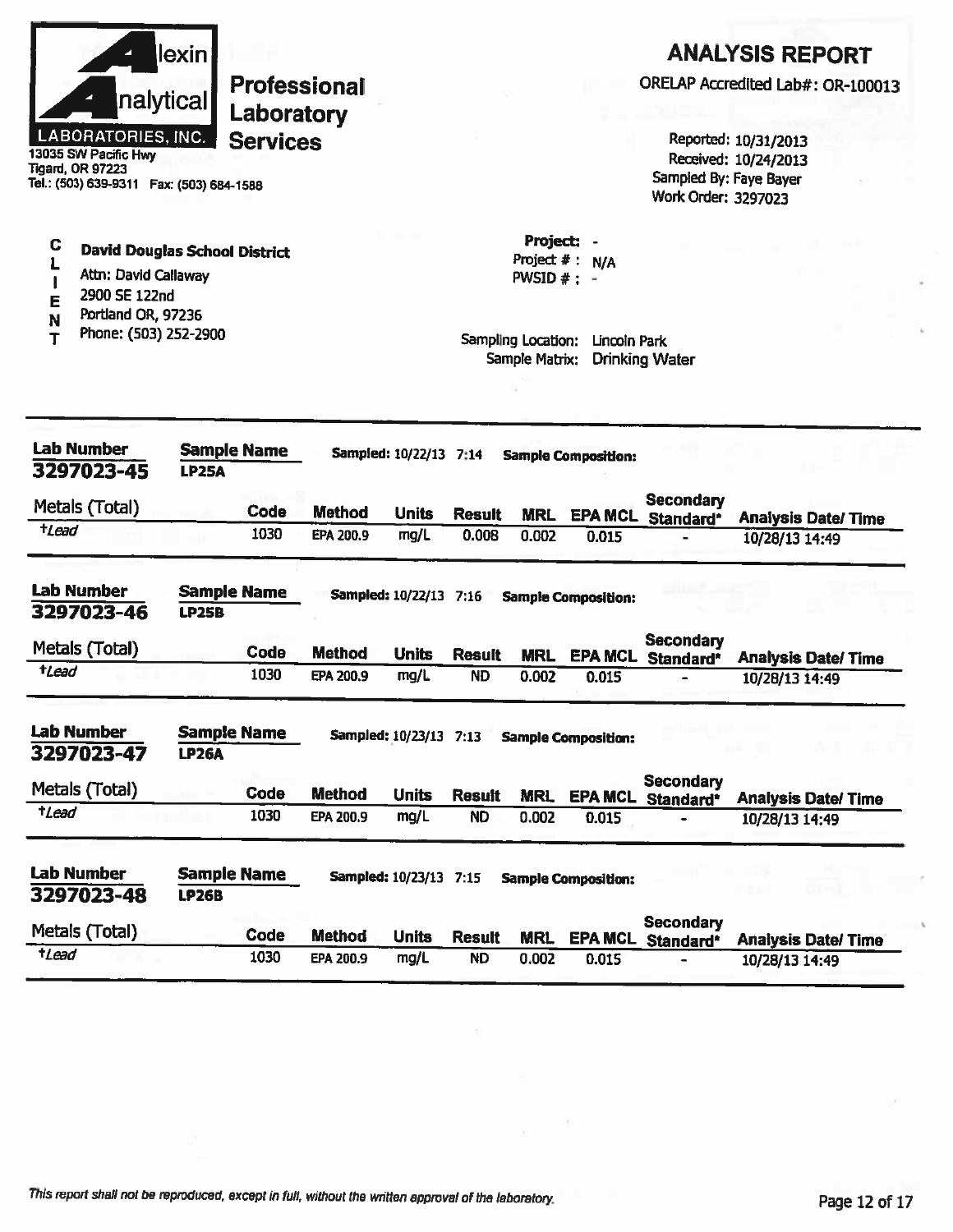|                     | <b>LABORATORIES, INC.</b><br>13035 SW Pacific Hwy<br><b>Tigard, OR 97223</b><br>Tel.: (503) 639-9311  Fax: (503) 684-1588    | lexin<br>nalytical                 | Laboratory<br><b>Services</b> | <b>Professional</b> |                               |               |                                     |                                                | Work Order: 3297023                   | <b>ANALYSIS REPORT</b><br>ORELAP Accredited Lab#: OR-100013<br>Reported: 10/31/2013<br>Received: 10/24/2013<br>Sampled By: Faye Bayer |
|---------------------|------------------------------------------------------------------------------------------------------------------------------|------------------------------------|-------------------------------|---------------------|-------------------------------|---------------|-------------------------------------|------------------------------------------------|---------------------------------------|---------------------------------------------------------------------------------------------------------------------------------------|
| C<br>E<br>N<br>Т    | <b>David Douglas School District</b><br>Attn: David Callaway<br>2900 SE 122nd<br>Portland OR, 97236<br>Phone: (503) 252-2900 |                                    |                               |                     |                               |               | PWSID $# : -$<br>Sampling Location: | Project: -<br>Project $#: N/A$<br>Lincoln Park |                                       |                                                                                                                                       |
|                     |                                                                                                                              |                                    |                               |                     |                               |               | Sample Matrix:                      |                                                | <b>Drinking Water</b>                 |                                                                                                                                       |
|                     | <b>Lab Number</b><br>3297023-49                                                                                              | <b>LP27A</b>                       | <b>Sample Name</b>            |                     | Sampled: 10/23/13 7:08        |               |                                     | <b>Sample Composition:</b>                     |                                       |                                                                                                                                       |
|                     | Metals (Total)                                                                                                               |                                    | Code                          | <b>Method</b>       | <b>Units</b>                  | <b>Result</b> | <b>MRL</b>                          |                                                | <b>Secondary</b>                      |                                                                                                                                       |
| <i><b>t</b>Lead</i> |                                                                                                                              |                                    | 1030                          | EPA 200.9           | mg/L                          | <b>ND</b>     | 0.002                               | <b>EPA MCL</b><br>0.015                        | Standard*                             | <b>Analysis Date/ Time</b><br>10/28/13 14:49                                                                                          |
|                     | <b>Lab Number</b><br>3297023-50                                                                                              | <b>LP27B</b>                       | <b>Sample Name</b>            |                     | Sampled: 10/23/13 7:10        |               |                                     | <b>Sample Composition:</b>                     |                                       |                                                                                                                                       |
|                     | Metals (Total)                                                                                                               |                                    | <b>Code</b>                   | <b>Method</b>       | <b>Units</b>                  | <b>Result</b> | <b>MRL</b>                          |                                                | <b>Secondary</b><br>EPA MCL Standard* | <b>Analysis Date/Time</b>                                                                                                             |
| tLead               |                                                                                                                              |                                    | 1030                          | EPA 200.9           | mg/L                          | <b>ND</b>     | 0.002                               | 0.015                                          |                                       | 10/28/13 14:49                                                                                                                        |
|                     | Lab Number<br>3297023-51                                                                                                     | <b>Sample Name</b><br><b>LP13A</b> |                               |                     | <b>Sampled: 10/23/13 5:40</b> |               |                                     | <b>Sample Composition:</b>                     |                                       |                                                                                                                                       |
|                     | Metals (Total)                                                                                                               |                                    | <b>Code</b>                   | <b>Method</b>       | <b>Units</b>                  | <b>Result</b> | <b>MRL</b>                          |                                                | <b>Secondary</b>                      |                                                                                                                                       |
| <b>tLead</b>        |                                                                                                                              |                                    | 1030                          | EPA 200.9           | mg/L                          | 0.006         | 0.002                               | <b>EPA MCL</b><br>0.015                        | Standard*                             | <b>Analysis Date/Time</b><br>10/28/13 14:49                                                                                           |
|                     | <b>Lab Number</b><br>3297023-52                                                                                              | <b>Sample Name</b><br><b>LP13B</b> |                               |                     | Sampled: 10/23/13 5:42        |               |                                     | <b>Sample Composition:</b>                     |                                       |                                                                                                                                       |
|                     | Metals (Total)                                                                                                               |                                    | Code                          | <b>Method</b>       | <b>Units</b>                  | <b>Result</b> | <b>MRL</b>                          | <b>EPA MCL</b>                                 | <b>Secondary</b><br>Standard*         | <b>Analysis Date/Time</b>                                                                                                             |
| $t$ <i>Lead</i>     |                                                                                                                              |                                    | 1030                          | EPA 200.9           | mg/L                          | <b>ND</b>     | 0.002                               | 0.015                                          |                                       | 10/28/13 14:49                                                                                                                        |

£.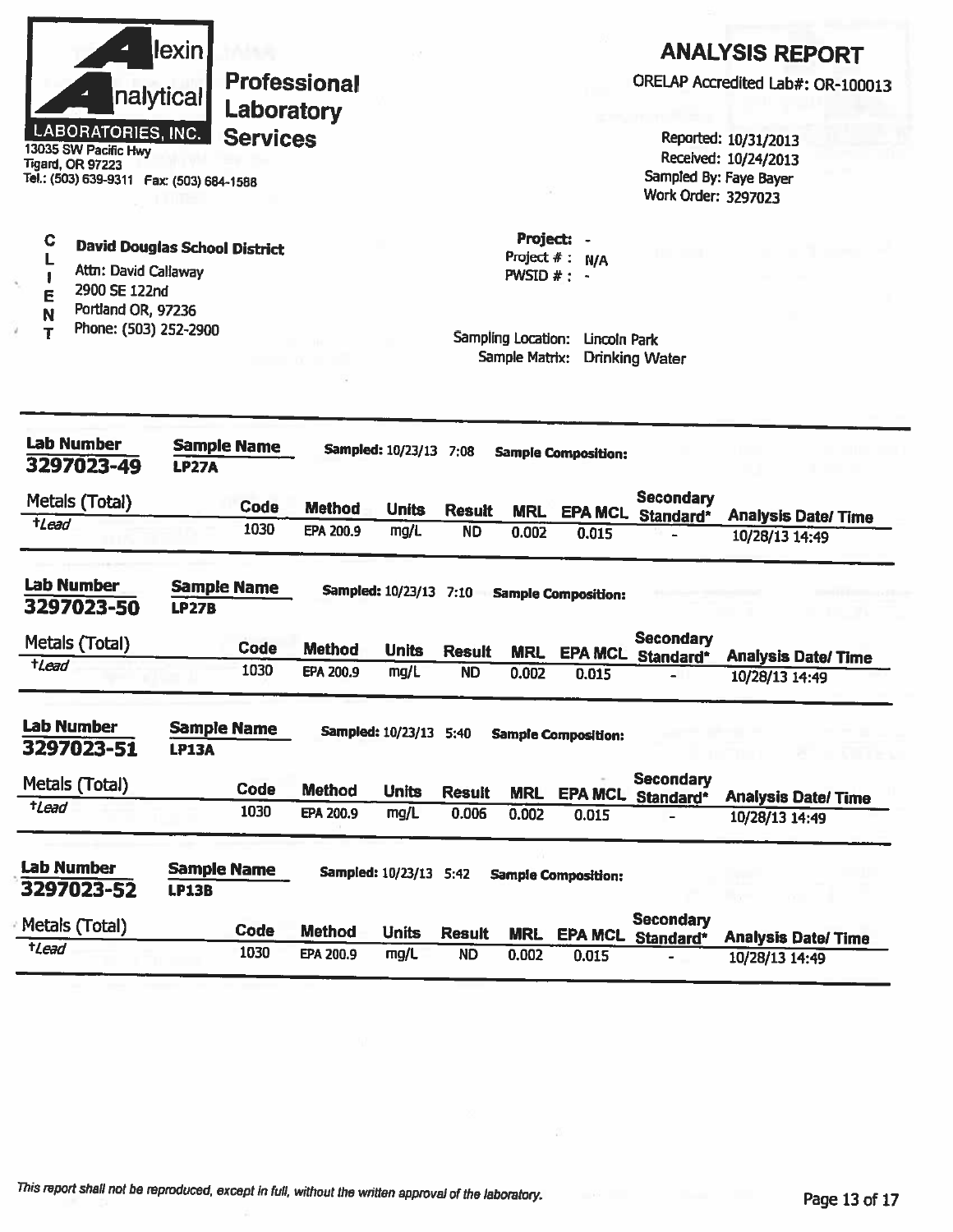|                    | <b>lexin</b> |
|--------------------|--------------|
|                    | nalytical    |
| LABORATORIES, INC. |              |

13035 SW Pacific Hwy **Tigard, OR 97223** Tel.: (503) 639-9311 Fax: (503) 684-1588

#### C David Douglas School District L

- Attn: David Callaway  $\mathbf{I}$
- 2900 SE 122nd E
- Portland OR, 97236 N
- Phone: (503) 252-2900  $\mathbf T$

## **ANALYSIS REPORT**

ORELAP Accredited Lab#: OR-100013

Reported: 10/31/2013 Received: 10/24/2013 Sampled By: Faye Bayer Work Order: 3297023

Project: -Project  $#: N/A$ PWSID  $#$  : -

| <b>Lab Number</b><br>3297023-53 | <b>LP11A</b>                           | <b>Sample Name</b> |               | Sampled: 10/22/13 6:45   |               |            | <b>Sample Composition:</b> |                               |                           |
|---------------------------------|----------------------------------------|--------------------|---------------|--------------------------|---------------|------------|----------------------------|-------------------------------|---------------------------|
| Metals (Total)                  |                                        | Code               | <b>Method</b> | <b>Units</b>             | <b>Result</b> | <b>MRL</b> | <b>EPA MCL</b>             | <b>Secondary</b><br>Standard* | <b>Analysis Date/Time</b> |
| <b>tLead</b>                    |                                        | 1030               | EPA 200.9     | mg/L                     | 0.005         | 0.002      | 0.015                      |                               | 10/28/13 14:49            |
| <b>Lab Number</b><br>3297023-54 | <b>LP11B</b>                           | Sampie Name        |               | <b>Sampled: 10/22/13</b> | 6:46          |            | <b>Sample Composition:</b> |                               |                           |
| Metals (Total)                  |                                        | Code               | <b>Method</b> | <b>Units</b>             | <b>Result</b> | <b>MRL</b> | <b>EPA MCL</b>             | <b>Secondary</b><br>Standard* | <b>Analysis Date/Time</b> |
| tLead                           |                                        | 1030               | EPA 200.9     | mg/L                     | <b>ND</b>     | 0.002      | 0.015                      |                               | 10/28/13 14:49            |
| <b>Lab Number</b><br>3297023-55 | <b>Sample Name</b><br><b>LPOFFICEA</b> |                    |               | Sampled: 10/23/13 6:56   |               |            | <b>Sample Composition:</b> |                               |                           |
| Metals (Total)                  |                                        | <b>Code</b>        | <b>Method</b> | <b>Units</b>             | <b>Result</b> | <b>MRL</b> | <b>EPA MCL</b>             | <b>Secondary</b><br>Standard* | <b>Analysis Date/Time</b> |
| tLead                           |                                        | 1030               | EPA 200.9     | mg/L                     | 0.003         | 0.002      | 0.015                      |                               | 10/28/13 14:49            |
| Lab Number<br>3297023-56        | <b>Sample Name</b><br><b>LPOFFICEB</b> |                    |               | <b>Sampled: 10/23/13</b> | 6:57          |            | <b>Sample Composition:</b> |                               |                           |
| Metals (Total)                  |                                        | Code               | <b>Method</b> | <b>Units</b>             | <b>Result</b> | <b>MRL</b> | <b>EPA MCL</b>             | <b>Secondary</b><br>Standard* | <b>Analysis Date/Time</b> |
| <b>tLead</b>                    |                                        | 1030               | EPA 200.9     | mg/L                     | <b>ND</b>     | 0.002      | 0.015                      |                               | 10/28/13 14:49            |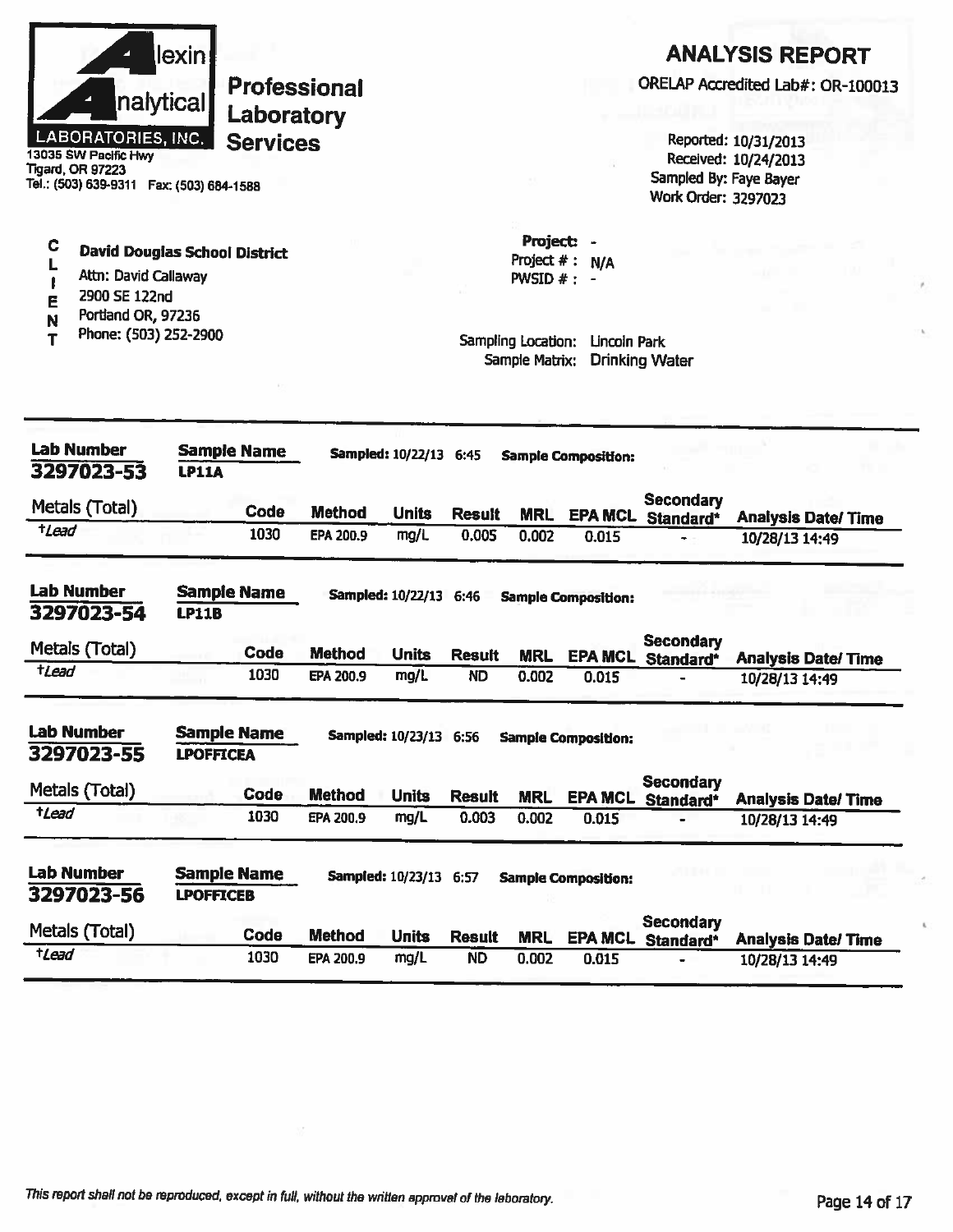| <b>LABORATORIES, INC.</b><br>13035 SW Pacific Hwy<br>Tigard, OR 97223<br>Tel.: (503) 639-9311  Fax: (503) 684-1588                               | lexin <br>nalytical                 | Laboratory<br><b>Services</b> | <b>Professional</b> |                               |               |                               |                                                                                       | Work Order: 3297023                   | <b>ANALYSIS REPORT</b><br>ORELAP Accredited Lab#: OR-100013<br>Reported: 10/31/2013<br>Received: 10/24/2013<br>Sampled By: Faye Bayer |
|--------------------------------------------------------------------------------------------------------------------------------------------------|-------------------------------------|-------------------------------|---------------------|-------------------------------|---------------|-------------------------------|---------------------------------------------------------------------------------------|---------------------------------------|---------------------------------------------------------------------------------------------------------------------------------------|
| С<br><b>David Douglas School District</b><br>Attn: David Callaway<br>2900 SE 122nd<br>E<br>Portland OR, 97236<br>N<br>Phone: (503) 252-2900<br>т |                                     |                               |                     |                               |               | Project $#:$<br>PWSID $#$ : - | Project: -<br>N/A<br>Sampling Location: Lincoln Park<br>Sample Matrix: Drinking Water |                                       |                                                                                                                                       |
| <b>Lab Number</b><br>3297023-57                                                                                                                  | <b>LPCAFEA</b>                      | <b>Sample Name</b>            |                     | Sampled: 10/22/13 6:54        |               |                               | <b>Sample Composition:</b>                                                            |                                       |                                                                                                                                       |
| Metals (Total)                                                                                                                                   |                                     | Code                          | <b>Method</b>       | <b>Units</b>                  | <b>Result</b> | <b>MRL</b>                    | <b>EPA MCL</b>                                                                        | <b>Secondary</b>                      |                                                                                                                                       |
| $t$ <i>Lead</i>                                                                                                                                  |                                     | 1030                          | EPA 200.9           | mg/L                          | <b>ND</b>     | 0.002                         | 0.015                                                                                 | Standard*                             | <b>Analysis Date/Time</b><br>10/28/13 14:49                                                                                           |
| <b>Lab Number</b><br>3297023-58                                                                                                                  | <b>LPCAFEB</b>                      | <b>Sample Name</b>            |                     | Sampled: 10/22/13 6:56        |               |                               | <b>Sample Composition:</b>                                                            |                                       |                                                                                                                                       |
| Metals (Total)                                                                                                                                   |                                     | Code                          | <b>Method</b>       | <b>Units</b>                  | <b>Result</b> | <b>MRL</b>                    |                                                                                       | <b>Secondary</b><br>EPA MCL Standard* | <b>Analysis Date/Time</b>                                                                                                             |
| $t$ <i>Lead</i>                                                                                                                                  |                                     | 1030                          | EPA 200.9           | mg/L                          | <b>ND</b>     | 0.002                         | 0.015                                                                                 |                                       | 10/28/13 14:49                                                                                                                        |
| <b>Lab Number</b><br>3297023-59                                                                                                                  | <b>Sample Name</b><br><b>LPGYMA</b> |                               |                     | <b>Sampled: 10/22/13 7:10</b> |               |                               | <b>Sample Composition:</b>                                                            |                                       | $-1.30$                                                                                                                               |
| Metals (Total)                                                                                                                                   |                                     | Code                          | <b>Method</b>       | <b>Units</b>                  | <b>Result</b> |                               |                                                                                       | Secondary                             |                                                                                                                                       |
| $t$ <i>Lead</i>                                                                                                                                  |                                     | 1030                          | EPA 200.9           | mg/L                          | 0.005         | <b>MRL</b><br>0.002           | <b>EPA MCL</b><br>0.015                                                               | Standard*                             | <b>Analysis Date/Time</b><br>10/28/13 14:49                                                                                           |
| <b>Lab Number</b><br>3297023-60                                                                                                                  | <b>Sample Name</b><br><b>LPGYMB</b> |                               |                     | Sampled: 10/22/13 7:12        |               |                               | <b>Sample Composition:</b>                                                            |                                       |                                                                                                                                       |
|                                                                                                                                                  |                                     |                               |                     |                               |               |                               |                                                                                       |                                       |                                                                                                                                       |
| Metals (Total)                                                                                                                                   |                                     | Code                          | <b>Method</b>       | <b>Units</b>                  | <b>Result</b> | <b>MRL</b>                    | <b>EPA MCL</b>                                                                        | Secondary<br>Standard*                | <b>Analysis Date/Time</b>                                                                                                             |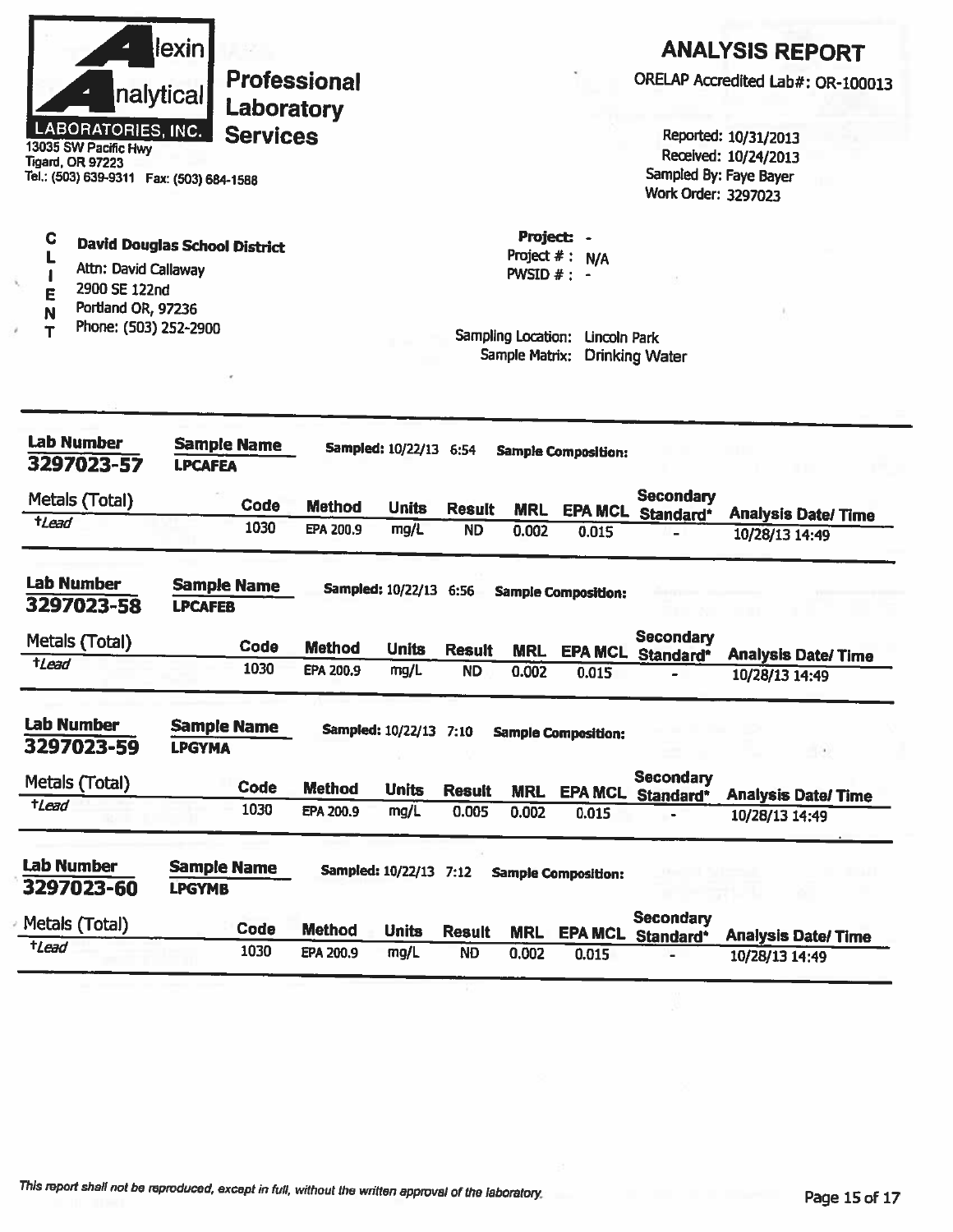| llexin l                  |
|---------------------------|
| nalytical                 |
| <b>LABORATORIES, INC.</b> |

13035 SW Pacific Hwy **Tigard, OR 97223** Tel.: (503) 639-9311 Fax: (503) 684-1588

## **ANALYSIS REPORT**

ORELAP Accredited Lab#: OR-100013

Reported: 10/31/2013 Received: 10/24/2013 Sampled By: Faye Bayer Work Order: 3297023

**David Douglas School District** Attn: David Callaway

- $\pmb{\mathbb{I}}$ 2900 SE 122nd
- E

 $\mathbf C$ 

L

- Portland OR, 97236 Ń
- Phone: (503) 252-2900 T

Project: -Project  $#: N/A$ PWSID  $#: -$ 

| <b>Lab Number</b><br>3297023-61 | <b>Sample Name</b><br><b>LPKITCHEN1A</b> | Sampled: 10/23/13 5:11<br><b>Sample Composition:</b> |                          |               |            |                            |                               |                           |
|---------------------------------|------------------------------------------|------------------------------------------------------|--------------------------|---------------|------------|----------------------------|-------------------------------|---------------------------|
| Metals (Total)                  | <b>Code</b>                              | <b>Method</b>                                        | <b>Units</b>             | <b>Result</b> | <b>MRL</b> | <b>EPA MCL</b>             | <b>Secondary</b><br>Standard* | <b>Analysis Date/Time</b> |
| tLead                           | 1030                                     | EPA 200.9                                            | mg/L                     | 0.005         | 0.002      | 0.015                      |                               | 10/30/13 14:57            |
| <b>Lab Number</b><br>3297023-62 | Sample Name<br><b>LPKITCHEN1B</b>        |                                                      | <b>Sampled: 10/23/13</b> | 5:13          |            | <b>Sample Composition:</b> |                               |                           |
| Metals (Total)                  | Code                                     | <b>Method</b>                                        | <b>Units</b>             | <b>Result</b> | <b>MRL</b> | <b>EPA MCL</b>             | <b>Secondary</b><br>Standard* | <b>Analysis Date/Time</b> |
| <b>tLead</b>                    | 1030                                     | EPA 200.9                                            | mg/L                     | <b>ND</b>     | 0.002      | 0.015                      |                               | 10/28/13 14:49            |
| <b>Lab Number</b><br>3297023-63 | <b>Sample Name</b><br><b>LPKITCHEN2A</b> |                                                      | Sampled: 10/23/13 5:12   |               |            | <b>Sample Composition:</b> |                               |                           |
| Metals (Total)                  | Code                                     | <b>Method</b>                                        | <b>Units</b>             | <b>Result</b> | <b>MRL</b> | <b>EPA MCL</b>             | <b>Secondary</b><br>Standard* | <b>Analysis Date/Time</b> |
| <i><b>tLead</b></i>             | 1030                                     | EPA 200.9                                            | mg/L                     | 0.002         | 0.002      | 0.015                      |                               | 10/28/13 14:49            |
| <b>Lab Number</b><br>3297023-64 | <b>Sample Name</b><br><b>LPKITCHEN2B</b> |                                                      | <b>Sampled: 10/23/13</b> | 5:14          |            | <b>Sample Composition:</b> |                               |                           |
| Metals (Total)                  | Code                                     | <b>Method</b>                                        | <b>Units</b>             | <b>Result</b> | <b>MRL</b> | <b>EPA MCL</b>             | <b>Secondary</b><br>Standard* | <b>Analysis Date/Time</b> |
| $t$ <i>Lead</i>                 | 1030                                     | EPA 200.9                                            | mg/L                     | <b>ND</b>     | 0.002      | 0.015                      |                               | 10/28/13 14:49            |